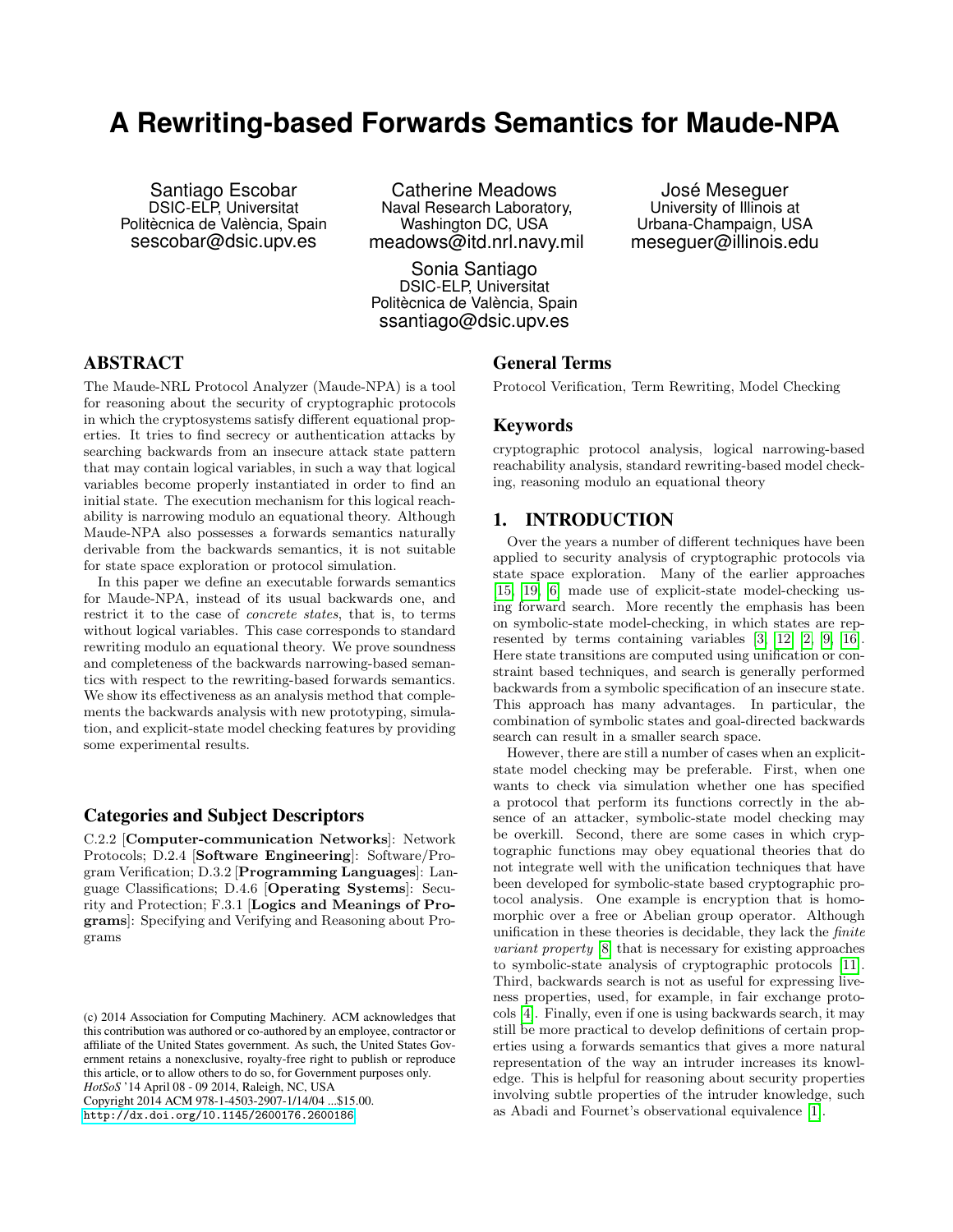For the above reasons, one may prefer not to limit oneself to one approach, but to switch back and forth between these two. By integrating the two approaches we can obtain the best of both worlds, using each technique where it works best. But for such an integration to be correct and useful two requirements should be met: (1) the forwards and backwards tools should share the same semantic model and language; and (2) the operational semantics used in the forwards and backwards analyses should agree with each other.

In this paper we show how we achieve this integration via a novel rewriting-based forwards semantics appropriate for the Maude-NPA protocol analysis tool [\[12\]](#page-9-4). Maude-NPA is a symbolic cryptographic protocol analysis tool designed to reason about the security of protocols in which the cryptographic algorithms can be described using different equational theories. It has an operational semantics based on rewrite rules and is implemented in the Maude rewriting language [\[7\]](#page-9-12) via backwards narrowing with respect to the rewrite rules. Thus it is a natural choice for this integration, since a forwards semantics can also be defined by rewrite rules, but executed by rewriting instead of narrowing.

Although Maude-NPA already has an intuitive forwards semantics obtained by reversing the rewrite rules defining the backwards semantics, it is not suitable for model checking. First, the rewrite rules in this semantics can introduce extra variables. This is unproblematic for narrowing-based symbolic analysis, but unacceptable for rewriting-based forwards execution. Second, in this semantics a state contains explicit information about events occurring in the future (since they were observed "earlier" in the backwards search). This information must be removed in the forwards semantics, while still ensuring that reachability is not affected. Third, in this semantics fresh values (nonces, session keys, etc.) are represented by special variables. These must be replaced by constants in the forwards semantics, again without affecting reachability.

The approach we developed is: (1) use the *strand* [\[13\]](#page-9-13) model of protocols as the shared semantic model and specification language for the forwards analysis (Maude-NPA already used it for backwards analysis); and (2) have two different operational semantics, the given one for backwards symbolic execution, and the new one for forwards concrete execution. In this way, a protocol is specified once, and can then be: (i) executed using the forwards semantics for prototyping, simulation, and explicit-state model checking; and (ii) formally analyzed using the backwards semantics. To ensure the correctness of this integration we prove the backwards semantics sound and complete with respect to the forwards semantics. In this way, any security properties proved or counter-examples found using one technique are guaranteed to hold for the results of applying the other.

We realized several benefits from developing the forwards semantics. One is that the forwards semantics can be executed and model checked in Maude. We have taken advantage of this feature to implement a prototype explicit-state cryptographic protocol model-checker in Maude that, like Maude-NPA, can be used to reason in the presence of different equational theories. Although we have not yet implemented any state space reduction techniques for it —so there is no current way of achieving termination— it has nevertheless been able to automatically find attacks on some simple protocols that use various equational theories. We summarize the experimental results for this prototype in Section [5.](#page-8-0) The definition of this novel rewriting-based protocol analysis is relevant, since the new forwards semantics is directly implementable in rule-based programming languages such as Maude without any need for constraint solving or unification procedures as it is done in most current approaches (see [\[5\]](#page-9-14)), including Maude-NPA, allowing us to explore applications such as the simulation of prototypes and reasoning about theories without the finite variant property.

The rest of the paper is organized as follows. In Section [2](#page-1-0) we give some basic preliminaries on rewriting and narrowing necessary to understand the paper. In Section [3](#page-2-0) we give a description of Maude-NPA, including its strand model and backwards semantics. In Section [4](#page-5-0) we define the forwards semantics for Maude-NPA and prove the soundness and completeness of the backwards semantics with respect to it. In Section [5](#page-8-0) we present experimental results obtained with our forwards rewriting tool. In Section [6](#page-8-1) we conclude the paper and discuss some of the issues that comparing the backwards with the forwards semantics helped us resolve.

#### The Science

This work contributes to the science of security by providing additional theoretical foundations to the Maude-NRL Protocol Analyzer (Maude-NPA), a tool for the formal analysis of cryptographic protocols. It achieves this by providing a new forwards semantics that is proved sound and complete with respect to the original Maude-NPA executable semantics, which searches backwards from a state description specified by the user. Moreover, the forwards semantics is directly implementable in a rule-based language such as Maude, without any need for constraint solving as is done in most current approaches. This novel analysis method still needs performance improvements, but allows for easy prototyping and simulation, as is illustrated by our preliminary experimental results. Thus it not only extends the theoretical foundations of Maude-NPA, but provides tools that can be used to enhance its usefulness as a system for cryptographic protocol analysis.

#### <span id="page-1-0"></span>2. PRELIMINARIES

We follow the classical notation and terminology from [\[22\]](#page-9-15) for term rewriting, and from [\[17\]](#page-9-16) for rewriting logic and order-sorted notions. We assume an order-sorted signature  $\Sigma = (S, \leq, \Sigma)$  with poset of sorts  $(S, \leq)$ . We also assume an S-sorted family  $\mathcal{X} = {\mathcal{X}_s}_{s \in S}$  of disjoint variable sets with each  $\mathcal{X}_s$  countably infinite.  $\mathcal{T}_{\Sigma}(\mathcal{X})_s$  is the set of terms of sort s, and  $\mathcal{T}_{\Sigma,\mathsf{s}}$  is the set of ground terms of sort s. We write  $\mathcal{T}_{\Sigma}(\mathcal{X})$  and  $\mathcal{T}_{\Sigma}$  for the corresponding order-sorted term algebras. For a term  $t$ ,  $Var(t)$  denotes the set of variables in t.

Positions are represented by sequences of natural numbers denoting an access path in the term when viewed as a tree. The top or root position is denoted by the empty sequence  $Λ$ . Given  $U \subseteq \Sigma \cup \mathcal{X}$ ,  $Pos_U(t)$  denotes the set of positions of a term  $t$  that are rooted by symbols or variables in  $U$ . The set of positions of a term t is written  $Pos(t)$ , and the set of non-variable positions  $Pos_{\Sigma}(t)$ . The subterm of t at position p is  $t|_p$  and  $t[u]_p$  is the term t where  $t|_p$  is replaced by  $u$ .

A substitution  $\sigma \in Subst(\Sigma, \mathcal{X})$  is a sorted mapping from a finite subset of X to  $\mathcal{T}_{\Sigma}(\mathcal{X})$ . Substitutions are written as  $\sigma = \{X_1 \mapsto t_1, \ldots, X_n \mapsto t_n\}$  where the domain of  $\sigma$  is  $Dom(\sigma) = \{X_1, \ldots, X_n\}$  and the set of variables introduced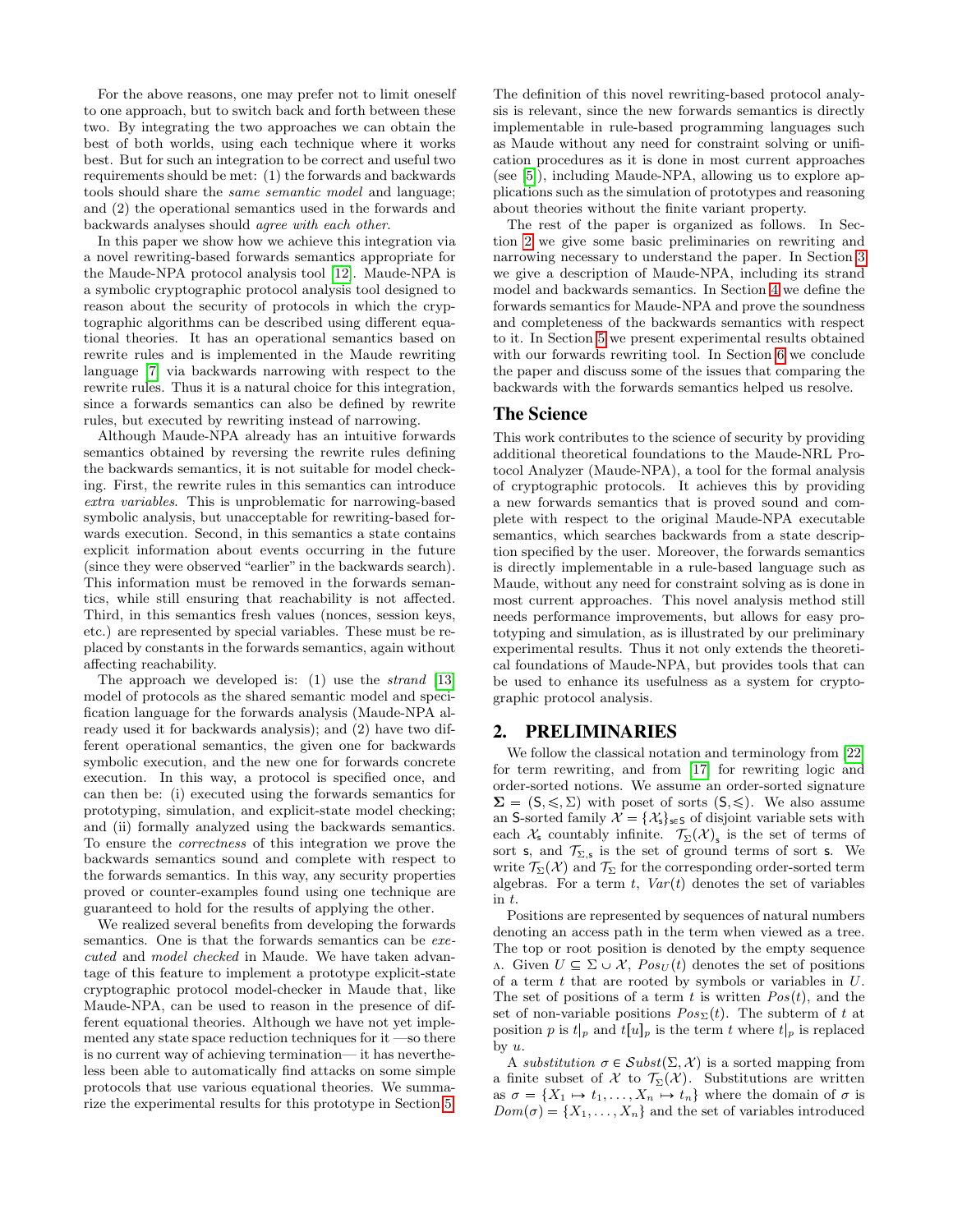by terms  $t_1, \ldots, t_n$  is written  $Ran(\sigma)$ . The identity substitution is id. Substitutions are homomorphically extended to  $\mathcal{T}_{\Sigma}(\mathcal{X})$ . The application of a substitution  $\sigma$  to a term t is denoted by  $t\sigma$ . For simplicity, we assume that every substitution is idempotent, i.e.,  $\sigma$  satisfies  $Dom(\sigma) \cap Ran(\sigma) = \emptyset$ . Substitution idempotency ensures  $t\sigma = (t\sigma)\sigma$ . The restriction of  $\sigma$  to a set of variables V is  $\sigma|_V$ . Composition of two substitutions  $\sigma$  and  $\sigma'$  is denoted by  $\sigma\sigma'$ .

A  $\Sigma$ -equation is an unoriented pair  $t = t'$ , where  $t, t' \in$  $\mathcal{T}_{\Sigma}(\mathcal{X})_{s}$  for some sort  $s \in S$ . Given  $\Sigma$  and a set E of  $\Sigma$ equations, order-sorted equational logic induces a congruence relation  $=_E$  on terms  $t, t' \in \mathcal{T}_{\Sigma}(\mathcal{X})$  (see [\[18\]](#page-9-17)). The Eequivalence class of a term t is denoted by  $[t]_E$  and  $\mathcal{T}_{\Sigma/E}(\mathcal{X})$ and  $\mathcal{T}_{\Sigma/E}$  denote the corresponding order-sorted term algebras modulo E. Throughout this paper we assume that  $\mathcal{T}_{\Sigma,\mathsf{s}} \neq \emptyset$  for every sort **s**, because this affords a simpler deduction system. An *equational theory*  $(\Sigma, E)$  is a pair with Σ an order-sorted signature and E a set of Σ-equations. The E-subsumption preorder  $\sqsupseteq_E$  (or just  $\sqsupseteq$  if E is understood) holds between  $t, t' \in \mathcal{T}_{\Sigma}(\mathcal{X})$ , denoted  $t \sqsupseteq_E t'$  (meaning that  $t$ ) is more general than  $t'$  modulo  $E$ ), if there is a substitution  $\sigma$  such that  $t\sigma =_E t'$ ; such a substitution  $\sigma$  is said to be an  $E$ -match from  $t'$  to  $t$ .

An E-unifier for a  $\Sigma$ -equation  $t = t'$  is a substitution  $\sigma$ such that  $t\sigma =_E t'\sigma$ . For  $Var(t) \cup Var(t') \subseteq W$ , a set of substitutions  $CSU_{E}^{W}(t=t')$  is said to be a *complete* set of unifiers for the equality  $t = t'$  modulo E away from W iff: (i) each  $\sigma \in \text{CSU}_{E}^{W}(t=t')$  is an E-unifier of  $t = t'$ ; (ii) for any E-unifier  $\rho$  of  $t = t'$  there is a  $\sigma \in \text{CSU}_{E}^{W}(t = t')$ such that  $\sigma|_W \supseteq_E \rho|_W$ ; (iii) for all  $\sigma \in \mathit{CSU}_E^W(t=t'),$  $Dom(\sigma) \subseteq (Var(t) \cup Var(t'))$  and  $Ran(\sigma) \cap W = \emptyset$ . If the set of variables  $W$  is irrelevant or is understood from the context, we write  $CSU_E(t = t')$  instead of  $CSU_E^W(t = t')$ . An E-unification algorithm is complete if for any equation  $t = t'$  it generates a complete set of E-unifiers. A unification algorithm is said to be finitary and complete if it always terminates after generating a finite and complete set of solutions.

A rewrite rule is an oriented pair  $l \rightarrow r$ , where  $l \notin \mathcal{X}$ and  $l, r \in \mathcal{T}_{\Sigma}(\mathcal{X})_{s}$  for some sort  $s \in S$ . An *(unconditional)* order-sorted rewrite theory is a triple  $(\Sigma, E, R)$  with  $\Sigma$  an order-sorted signature,  $E$  a set of  $\Sigma$ -equations, and  $R$  a set of rewrite rules.

The rewriting relation on  $\mathcal{T}_{\Sigma}(\mathcal{X})$ , written  $t \to_R t'$  or  $t \rightarrow_{p,R} t'$  holds between t and t' iff there exist  $p \in Pos_{\Sigma}(t)$ ,  $l \to r \in R$  and a substitution  $\sigma$ , such that  $t|_p = l\sigma$ , and  $t' = t[r\sigma]_p$ . The subterm  $t|_p$  is called a *redex*. The relation  $\rightarrow_{R/E}$  on  $\mathcal{T}_{\Sigma}(\mathcal{X})$  is  $=$   $E$ ;  $\rightarrow$   $R$ ;  $=$   $E$ , i.e.,  $t \rightarrow$   $_{R/E} t'$  iff there exists u, u' s.t.  $t =_E u \rightarrow_R u' =_E t'$ . Note that  $\rightarrow_{R/E}$  on  $\mathcal{T}_{\Sigma}(\mathcal{X})$  induces a relation  $\rightarrow_{R/E}$  on the free  $(\Sigma, E)$ -algebra  $\mathcal{T}_{\Sigma E}(\mathcal{X})$  by  $[t]_E \to_{R/E} [t']_E$  iff  $t \to_{R/E} t'$ . The transitive (resp. transitive and reflexive) closure of  $\rightarrow_{R/E}$  is denoted  $\rightarrow_{R/E}^+$  (resp.  $\rightarrow_{R/E}^*$ ).

The reducibility of the  $\rightarrow_{R/E}$  relation is undecidable in general since E-equivalence can be undecidable. Therefore,  $R/E$ -rewriting is usually implemented [\[14\]](#page-9-18) by  $R, E$ -rewriting. A relation  $\rightarrow_{R,E}$  on  $\mathcal{T}_{\Sigma}(\mathcal{X})$  is defined as:  $t \rightarrow_{p,R,E} t'$  (or just

 $t \rightarrow_{R,E} t'$  iff there exist  $p \in Pos_{\Sigma}(t)$ , a rule  $l \rightarrow r$  in R, and a substitution  $\sigma$  such that  $t|_p =_E l\sigma$  and  $t' = t[r\sigma]_p$ .

Let  $t$  be a term and  $W$  be a set of variables such that  $Var(t) \subseteq W$ , the R, E-narrowing relation on  $\mathcal{T}_{\Sigma}(\mathcal{X})$  is defined as  $t \rightarrow_{p,\sigma,R,E} t' \ (\rightarrow_{\sigma,R,E} \text{ if } p \text{ is understood}, \rightarrow_{\sigma} \text{ if } R, E)$ are also understood, and  $\sim$  if  $\sigma$  is also understood) if there is a non-variable position  $p \in Pos_{\Sigma}(t)$ , a rule  $l \to r \in R$ properly renamed s.t.  $(Var(l) \cup Var(r)) \cap W = \emptyset$ , and a unifier  $\sigma \in \text{CSU}_{E}^{W'}(t|_{p} = l)$  for  $W' = W \cup \text{Var}(l)$ , such that  $t' = (t[r]_p)\sigma$ . For convenience, in each narrowing step  $t \rightarrow_{\sigma} t'$  we only specify the part of  $\sigma$  that binds variables of t. The transitive (resp. transitive and reflexive) closure of  $\rightsquigarrow$  is denoted by  $\rightsquigarrow^+$  (resp.  $\rightsquigarrow^*)$ ). We may write  $t \rightsquigarrow^k_{\sigma} t'$  if there are  $u_1, \ldots, u_{k-1}$  and substitutions  $\rho_1, \ldots, \rho_k$  such that  $t \rightarrow_{\rho_1} u_1 \cdots u_{k-1} \rightarrow_{\rho_k} t', k \geqslant 0$ , and  $\sigma = \rho_1 \cdots \rho_k$ .

#### <span id="page-2-0"></span>3. MAUDE-NPA

In this section we give a high-level summary of Maude-NPA. For further information, please see [\[12\]](#page-9-4).

Given a protocol  $P$ , states are modeled as elements of an initial algebra  $T_{\Sigma_{\mathcal{P}}/E_{\mathcal{P}}}$ , where  $\Sigma_{\mathcal{P}}$  is the signature defining the sorts and function symbols (for the cryptographic functions and for all the state constructor symbols) and  $E_{\mathcal{P}}$  is a set of equations specifying the algebraic properties of the cryptographic functions and the state constructors. Therefore, a state is an  $E_{\mathcal{P}}$ -equivalence class  $[t] \in T_{\Sigma_{\mathcal{P}}/E_{\mathcal{P}}}$  with t a ground  $\Sigma_{\mathcal{P}}$ -term. However, we explore symbolic state patterns  $[t(x_1, \ldots, x_n)] \in T_{\Sigma_{\mathcal{P}}/E_{\mathcal{P}}}(X)$  on the free  $(\Sigma_{\mathcal{P}}, E_{\mathcal{P}})$ algebra over a set of sorted variables  $X$ . There are three relevant sorts in Maude-NPA, State, Msg, and Fresh, which are described below. Also, due to the symbolic representation, we use uppercase names for variables (we omit the sort of a variable when it is easy to deduce from the context) and lowercase names for terms (with or without variables). Indeed, we will make explicit when a term does not contain variables.

In Maude-NPA [\[12\]](#page-9-4), a state pattern in a protocol execution is a term  $t$  of sort <code>State</code> (i.e.,  $t \in T_{\Sigma_{\mathcal{P}}/E_{\mathcal{P}}}(X)_{\mathsf{State}})$  which has the form  $\{S_1 \& \& S_n \& \{IK\}\}\$  where  $\&$  is an associative-commutative union<sup>[2](#page-2-2)</sup> operator with identity symbol  $\emptyset$ . Each element in the set is either a *strand*  $S_i$  or the *intruder knowledge*  $\{IK\}$  at that state.

The *intruder knowledge*  $\{IK\}$  also belongs to the state and is represented as a set of facts using the comma as an associative-commutative union [3](#page-2-3) operator with identity operator empty. There are two kinds of intruder facts: positive knowledge facts (the intruder knows  $m$ , i.e.,  $m\epsilon\mathcal{I}$ ), and negative knowledge facts (the intruder does not yet know m but will know it in a future state, i.e.,  $m\notin\mathcal{I}$ ), where m is a

<span id="page-2-1"></span><sup>1</sup>Note that we do not impose here the standard condition  $Var(r) \subseteq Var(l)$ , since extra variables will be introduced in the righthand side of a rule when Maude-NPA introduces extra strands. However,  $Var(r) \subseteq Var(l)$  will be required in the forwards semantics, as we will make explicit in the paper.

<span id="page-2-3"></span><span id="page-2-2"></span> $2^2$ As described in [\[12\]](#page-9-4), & can also be treated as an associativecommutative-idempotent union operator with an identity symbol because the combination of fresh variables and the learn-only-once rule allows for that. However, in the forward semantics, & cannot be idempotent, since there will be situations where two occurrences of the same strand will lead to completely different strands later on but their current partial representation in the state makes them equal. So keeping only one occurrence of the partial strand is wrong. <sup>3</sup>Again, the comma for the intruder's knowledge is described in [\[12\]](#page-9-4) as an associative-commutative union operator with an identity symbol but it can be understood as being idempotent, though only for the positive intruder facts. In the forward semantics, since there are only positive intruder facts, this is not a problem.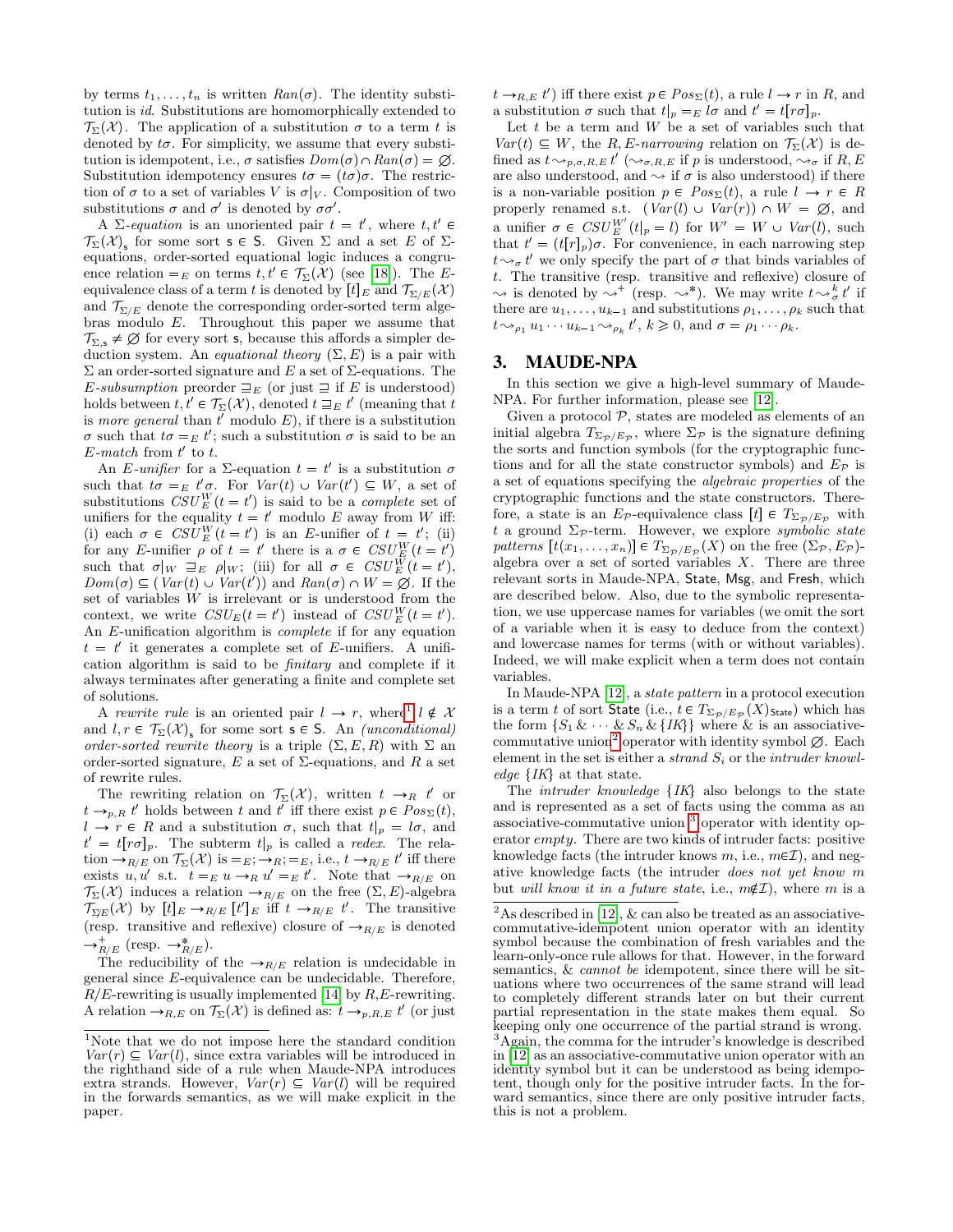message expression.

A strand [\[13\]](#page-9-13) specifies the sequence of messages sent and received by a principal executing the protocol and is represented as a sequence of messages  ${\left[ msg_1^-, msg_2^+, msg_3^-, \ldots, msg_{k-1}^-, msg_k^+ \right]}$  such that  $msg_i^-$ (also written  $-msg_i$ ) represents an input message,  $msg_i^+$ (also written  $+msg_i$ ) represents an output message, and each  $msg_i$  is a term of sort  $\mathsf{Msg}\left(\mathrm{i.e.}, msg_i \in T_{\Sigma_{\mathcal{P}}/E_{\mathcal{P}}}(X)_{\mathsf{Msg}}\right)$ . For each positive message  $msg_i^+$  in a strand, the variables occurring in message  $msg_i$  must appear<sup>[4](#page-3-0)</sup> in previous messages  $msg_1, \ldots, msg_{i-1}$ , except for variables denoting principal names (they are considered as initial knowledge available to all participants) and variables of sort Fresh. Variables of sort Fresh are unique for each instance of a strand schemata, i.e., if we compare two strands for Alice or a strand for Alice and a strand for Bob, they will have different, unique, fresh variables associated with them.

Strands are used to represent both the actions of honest principals (with a strand specified for each protocol role) and the actions of an intruder (with a strand for each operator an intruder is able to perform on terms). In Maude-NPA, strands evolve over time; the symbol | is used to divide past and future. That is, given a strand  $[m_1^{\pm}, ..., m_i^{\pm} | m_{i+1}^{\pm}, ..., m_k^{\pm}],$  messages  $m_1^{\pm}, ..., m_i^{\pm}$  are the *past messages*, and messages  $m_{i+1}^{\pm}, ..., m_k^{\pm}$  are the future messages  $(m_{i+1}^{\pm})$  is the immediate future message). We often remove the nils for clarity, except when there is nothing else between the vertical bar and the beginning or end of a strand. A strand  $[msg^{\pm}_1, \ldots, msg^{\pm}_k]$  is a shorthand for  $\left[ nil \mid msg^{\pm}_{1}, \ldots, msg^{\pm}_{k}, nil \right]$ . An initial state is a state where the bar is at the beginning for all strands in the state, and the intruder knowledge is empty. A final state is a state where the bar is at the end for all strands in the state and there is no intruder fact of the form  $m\notin\mathcal{I}$ .

Since Fresh variables must be treated differently from other variables by Maude-NPA, we make them explicit by writing  $:: r_1, \ldots, r_k :: [m_1^{\pm}, \ldots, m_n^{\pm}],$  where each  $r_i$  first appears in and  $\{m_1, \ldots, n_k, \ldots, m_n\}$ , where each  $n_i$  inst appears in<br>an output message  $m_{j_i}^+$  and can later be used in any input and output message of  $m_{j_i+1}^{\pm},\ldots,m_n^{\pm}$ . If there are no Fresh variables, we write  $:: nil :: [m_1^{\pm}, \ldots, m_n^{\pm}].$ 

Let us remark that the restriction mentioned in Footnote [4](#page-3-0) that the variables of each positive message in a strand must appear in previous input messages, except for variables denoting principal names and variables of sort Fresh, together with the explicit identification of which are the variables of sort Fresh created by each strand are essential in the rewriting-based forwards semantics below for obtaining rewrite rules without extra variables, i.e., rewrite rules  $l \rightarrow r$  where  $Var(r) \subseteq Var(l)$ , which allows for effectively executable rewriting computations.

<span id="page-3-2"></span>EXAMPLE 1. Let us consider the well-known Diffie-Hellman protocol, used without authentication. This protocol uses exponentiation to share a secret between two parties, Alice and Bob. The protocol involves an initiator, Alice, and a responder, Bob. We use the common notation  $A \rightarrow B : M$ to stand for "A sends message M to B". Encryption of message M using a key K is denoted by  $\{M\}_K$ . Decryption is done when the principal knows the appropriate key.

Concatenation of two messages  $M_1$  and  $M_2$  is denoted by  $M_1; M_2$ . Raising message M to the power of exponent X is denoted by  $(M)^X$ . There is a public term denoted by g, which will be the base of our exponentiations. We represent the product of exponents by using the symbol  $\ast$ , which is an associative-commutative symbol. Nonces are represented by  $N_X$ , denoting a nonce created by principal X. The expression  $sec(A,r)$  denotes a secret term generated by principal A. The protocol description is as follows.

- 1.  $A \hookrightarrow B : A; B; g^{N_A}$ Alice creates a new nonce  $N_A$  and sends her name, Bob's name, and  $g^{NA}$  to Bob.
- 2.  $B \hookrightarrow A : B; A; g^{N_B}$ Bob creates a new nonce  $N_B$  and sends his name, Alice's name, and  $g^{N_B}$  to Alice.
- 3.  $A \hookrightarrow B : \{secret\}_{g^{N_B N_A}}$

Alice computes  $g^{N_B N_A}$  and encrypts the secret data. The key  $g^{N_B N_A}$  is equal to  $g^{N_B*N_A}$  using the algebraic property  $X^{YZ} = X^{ZY} = X^{Y*Z}$ . Bob computes  $g^{N_A N_B}$  and obtains the secret data.

This protocol is described using strands as follows. Here encryption  $\{M\}_K$  is denoted by  $e(K, M)$  and exponentiation  $X^Y$  is denoted by  $exp(X, Y)$ . Nonces are denoted by terms of the form  $n(A, r)$ , where r is a fresh variable that ensures uniqueness and  $A$  is a variable used to identify which principal generated the nonce.

$$
\begin{aligned} ::r, r' :: & \left[(A;B;exp(g,n(A,r)))^{+}, (B;A;X)^{-}, \right. \\ & \left. e(exp(X,n(A,r)),sec(A,r'))^{+} \right] \right) \, \& \\ ::r'': \left[(A;B;Y)^{-}, (B;A;exp(g,n(B,r'')))^{+}, \right. \\ & \left. e(exp(Y,n(B,r'')),Sr)\right] \end{aligned}
$$

Intruder strands are also included for each function. For example, encryption by the intruder is described by the strand  $[-(K), -(M), +(e(K, M))]$ , and decryption by the intruder is described by the strand  $[-(K), -(M), +(d(K, M))]$  together with the equational property  $d(K, e(K, M)) = M$ . The intruder can also generate nonces via the strand  $:: r :: [+n(i, r))].$ 

In Section [3.1](#page-3-1) we show how backwards analysis works in Maude-NPA and in Section [3.2](#page-4-0) we specify the rewrite rules governing the backwards semantics. In Section [4.1](#page-5-1) we define the new forwards semantics for a protocol and in Section [4.2](#page-6-0) we specify the rewrite rules governing the forwards semantics.

#### <span id="page-3-1"></span>3.1 Backwards Reachability Analysis

Since the number of states  $T_{\Sigma_{\mathcal{P}}/E_{\mathcal{P}}}$  is in general infinite, rather than exploring concrete protocol states  $[t] \in T_{\Sigma_{\mathcal{P}}/E_{\mathcal{P}}}$ <br>we explore *symbolic state patterns* we explore  $symbol{isymbol{ic}}$  $[t(x_1, \ldots, x_n)] \in T_{\Sigma_{\mathcal{P}}/E_{\mathcal{P}}}(X)$  on the free  $(\Sigma_{\mathcal{P}}, E_{\mathcal{P}})$ -algebra over a set of variables  $X$ . In this way, a state pattern  $[t(x_1, \ldots, x_n)]$  represents not a single concrete state but a possibly infinite set of such states, namely all the instances of the pattern  $[t(x_1, \ldots, x_n)]$  where the variables  $x_1, \ldots, x_n$ have been instantiated by concrete ground terms.

<span id="page-3-3"></span>The protocol analysis methodology of Maude-NPA is then based on the idea of symbolic backward reachability analysis, where we begin with one or more state patterns corresponding to attack states, and want to prove or disprove that they are unreachable from the set of initial protocol states.

<span id="page-3-0"></span><sup>4</sup>This restriction is common in protocol analysis using constraint systems and corresponds to deterministic constraint systems, see [\[5\]](#page-9-14).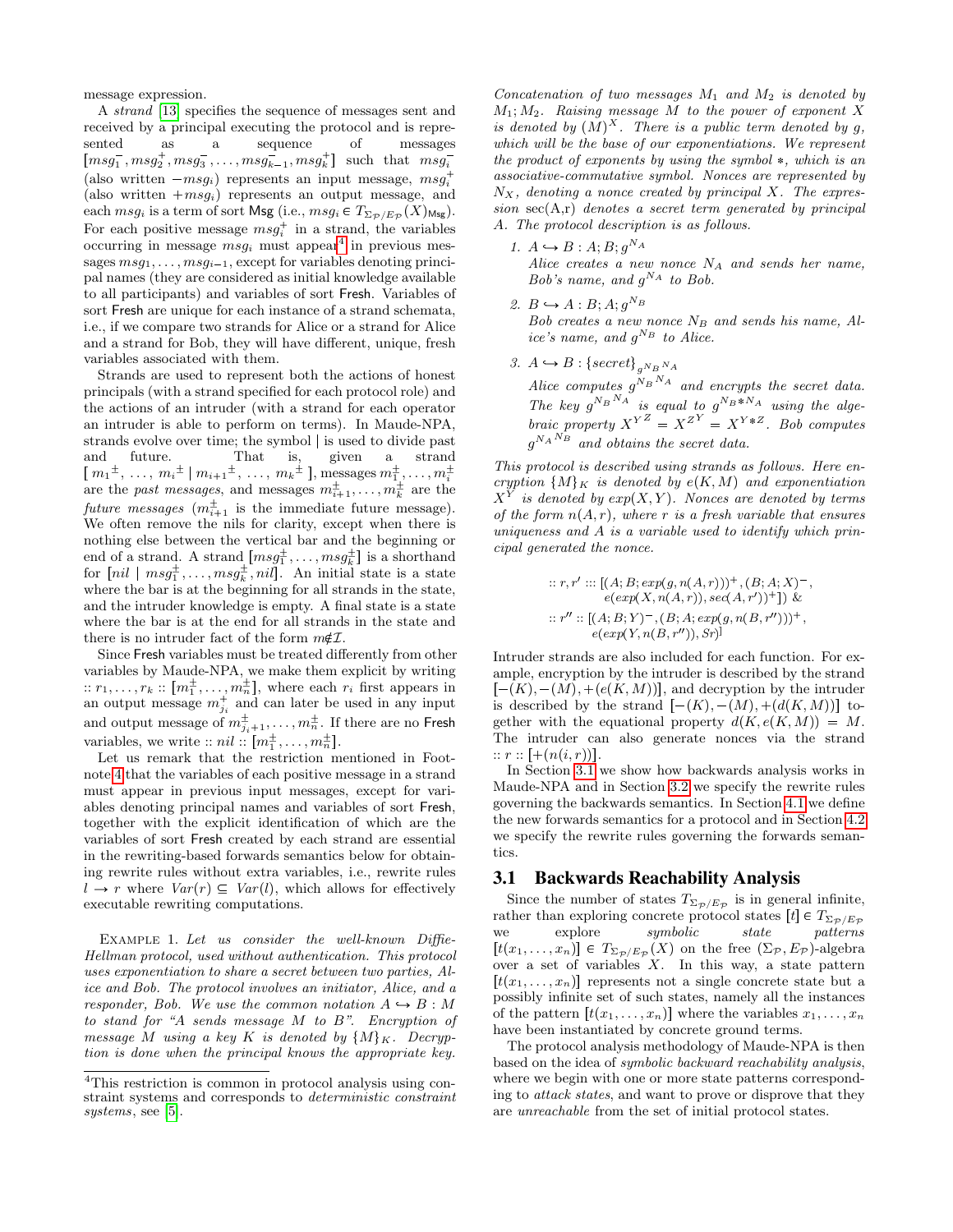Example 2. Given the protocol of Example [1,](#page-3-2) the final state pattern associated to Bob receiving some secret data from a communication with Alice and the intruder learning the secret is as follows (where  $Y$ ,  $SR$ ,  $SS$ , and  $IK$  are variables and we use lowercase a and b to represent the actual names of Alice and Bob instead of variable names A and B):

$$
::r'': [-(a;b;Y), +(b;a;exp(g,n(b,r'))),\\ -(e(exp(Y,n(b,r'')),SR)) | nil])
$$

The strands of the initial state found by the tool correspond to a very general man-in-the-middle attack, with two sessions and variables  $B'$ , NS and NS'. The principal strands are as follows, where Alice (principal name a) is talking to some principal name B' and Bob (principal name b) believes is talking to Alice:

$$
\begin{array}{ll}::r_1, r_2::[+(a; B'; exp(g, n(a, r_2))),\\ & -(B'; a; exp(g, NS)),\\ & +(e(exp(g, NS*n(a, r_2)), sec(a, r_1)))]\) \ \&\\::r_3:: [-(a; b; exp(g, NS')),\\ & +(b; a; exp(g, n(b, r_3))),\\ & -(e(exp(g, NS'*n(b, r_3)), sec(a, r_1)))]\end{array}
$$

The Dolev-Yao intruder strands are as follows, where variables NS and NS' correspond to sets of nonces generated by the intruder but the tool does not actually try to find instances of those variables:

$$
[-(a; B'; exp(g, n(a, r_2))), +(B'; exp(g, n(a, r_2)))] & \&
$$
  
\n
$$
[-(B'; exp(g, n(a, r_2))), +(exp(g, n(a, r_2)))] & \&
$$
  
\n
$$
[-(exp(g, n(a, r_2))), -(NS), +(exp(g, NS * n(a, r_2)))] & \&
$$
  
\n
$$
[-(exp(g, NS * n(a, r_2))), -(e(exp(g, NS * n(a, r_2)), sec(a, r_1))),
$$
  
\n
$$
+ (sec(a, r_1))] & \&
$$
  
\n
$$
[-(exp(g, n(b, r_3))), -(NS'), +(exp(g, NS' * n(b, r_3)))] & \&
$$
  
\n
$$
[-(exp(g, NS' * n(b, r_3))), -(sec(a, r_1)))] & \&
$$
  
\n
$$
[-(b; a; exp(g, n(b, r_3))), +(a; exp(g, n(b, r_3)))] & \&
$$
  
\n
$$
[-(a; exp(g, n(b, r_3))), +(exp(g, n(b, r_3)))] & \&
$$

Note that Maude-NPA does not display the initial knowledge of the intruder, since it corresponds to all the input and output messages appearing in the initial strands above.

Maude-NPA also allows verification of authentication properties by using never patterns, i.e., the reachability analysis succeeds when none of the states in the reachability sequence is an instance of the never pattern. Never patterns can share variables with the attack pattern in order to have more specific patterns and the vertical bar is not included in strands of never patterns, since all the combinations of the vertical bar are taken into account. For instance, we can specify the following authentication attack pattern for Diffie-Hellman by including Bob's strand and adding never patterns for Alice's strand (note that we have to specify two never patterns because states may contain always partial strands, this also happens in the forwards semantics):

$$
\begin{aligned} &\{::\, r''\,::\,[-(a;b;Y),+(b;a;exp(g,n(b,r''))),\\ &-(e(exp(Y,n(b,r'')),SR))\mid nil]\And SS\And\{IK\}\land\\ never(::r,r':\,[-(a;b;exp(g,n(a,r)))])\,\land\\ never(::r,r':\,[-(a;b;exp(g,n(a,r))),-(b;a;X),\\ &+(e(exp(X,n(a,r)),sec(a,r')))]) \end{aligned}
$$

The initial state above is also a solution of this attack pattern with never patterns, since Alice was talking to a different participant in a different session. Because (as we shall see in Section [3.2\)](#page-4-0) terms available to the intruder are not always explicitly represented in the intruder knowledge, we assume that never patterns as implemented in Maude-NPA consist only of strands, and do not describe intruder knowledge terms. This is generally the case for authentication patterns. However, if we do wish to specify a never pattern in which the intruder knows a particular message, this can be represented as a set of never patterns, each one containing one of the possible strands containing that message as a positive term. Note that explicitly specifying the message as part of the intruder knowledge in the never pattern would not rule out all states in which the message is produced, since in both the forwards and backwards semantics the intruder knowledge is only guaranteed to contain the messages the intruder uses to get to the (main) final state; it is not guaranteed to contain all the messages produced in the protocol execution.

#### <span id="page-4-0"></span>3.2 Backwards Operational Semantics

In the backwards reachability analysis performed by Maude-NPA sketched in Section [3.1,](#page-3-1) state changes are described by means of a set  $R_{BP}$  of *rewrite rules*, so that the rewrite theory  $(\Sigma_{\mathcal{P}}, E_{\mathcal{P}}, R_{B\mathcal{P}})$  characterizes the behavior of protocol  $\mathcal P$ modulo the equations  $E_{\mathcal{P}}$  for backwards execution. In this section we use  $R_{BP}$  to denote the rewrite rules associated to protocol  $P$  for backwards execution, whereas in Section [4.2](#page-6-0) we will use  $R_F$  to denote the new rewrite rules associated to protocol  $P$  for forwards execution. The rules  $R_{BP}$ are defined in two blocks below: (i) generic rules [\(1\)](#page-4-1), [\(2\)](#page-4-2), and [\(3\)](#page-4-3), and (ii) *protocol-specific* rules [\(4\)](#page-5-2) generated for each principal and intruder strand in the given protocol.

The following rewrite rules, though written in a forward sense, are used in a backwards sense (by reversing the direc-tion of the arrow) and describe<sup>[5](#page-4-4)</sup> the general state transitions:

$$
\{SS \& [L \mid M^{-}, L'] \& \{M \in \mathcal{I}, IK\} \} \rightarrow \{SS \& [L, M^{-} \mid L'] \& \{M \in \mathcal{I}, IK\} \} \tag{1}
$$

<span id="page-4-1"></span>
$$
\{SS \& [L \mid M^+, L'] \& \{IK\}\}\
$$

<span id="page-4-3"></span><span id="page-4-2"></span>
$$
\rightarrow \{SS \& [L, M^+ \mid L'] \& \{IK\}\}\tag{2}
$$

$$
\{SS \& [L \mid M^+, L'] \& \{M \notin \mathcal{I}, IK\}\}\
$$

$$
\{SS \& \{I \mid M^+ + I'\} \& \{M \in \mathcal{I}, IK\}\}\
$$

$$
\rightarrow \{SS \& [L, M^+ \mid L'] \& \{M \in \mathcal{I}, IK\} \} \tag{3}
$$

Variables  $L$  and  $L'$  denote lists of input and output messages of the form  $m^+$  or  $m^-$  within a strand, IK denotes a set of intruder facts ( $m\epsilon\mathcal{I}$  or  $m\notin\mathcal{I}$ ), and SS denotes a set of strands.

Rule [\(1\)](#page-4-1) used in a forwards sense means that the intruder knows the message that a strand is waiting to receive, but when executed backwards by narrowing on a symbolic state with variables  $SS'$  and  $IK'$  it may either unify the input message with some term already in the intruder knowledge or unify  $SS'$  or  $IK'$  with parts of the rule, thus adding new information to the symbolic state. Rule [\(2\)](#page-4-2) used in a forwards sense, means that the intruder did not learn a message generated by a strand, but when executed backwards by narrowing on a symbolic state with variables  $SS'$  and  $IK'$ , it

<span id="page-4-4"></span><sup>&</sup>lt;sup>5</sup>We do not include the fresh variables in rules  $(1)$ ,  $(2)$ , and [\(3\)](#page-4-3) for simplicity, but a expression ::  $r_1, \ldots, r_k$  :: should always appear before each strand.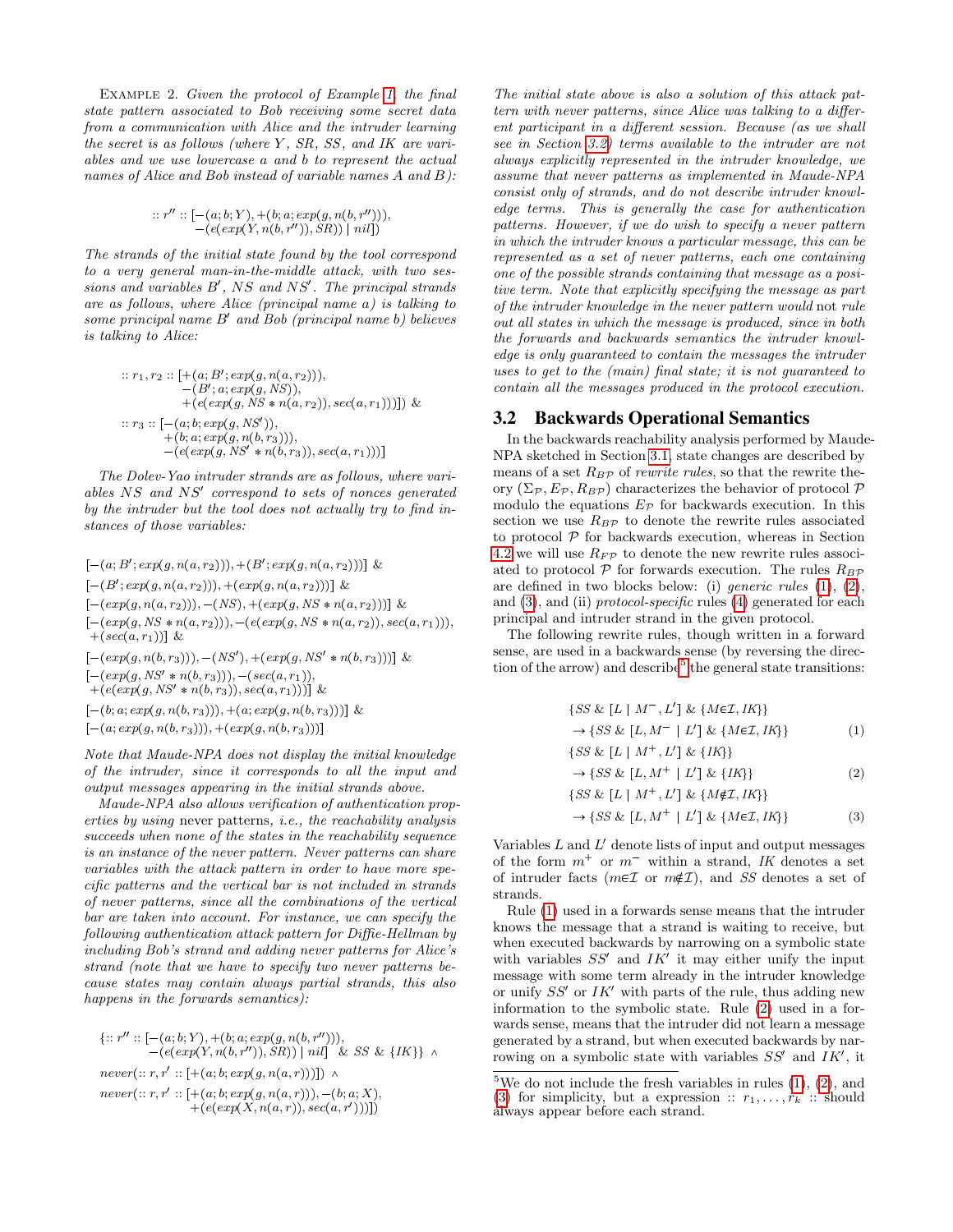either moves the bar to the left or unifies variable  $SS'$  with parts of the rule. Rule [\(3\)](#page-4-3) used in a forwards sense means that the intruder learns a message M generated by a strand that it did not know before (expressed by  $M\notin\mathcal{I}$ ), but when executed backwards by narrowing on a symbolic state with variables  $SS'$  and  $IK'$ , it either detects the instant where the intruder is learning a message and, thus, transforms a fact  $m\epsilon\mathcal{I}$  into  $m\notin\mathcal{I}$  to identify the transition in which the fact  $M \in \mathcal{I}$  was learned, or unifies variables  $SS'$  or  $IK'$  with parts of the rule, thus adding new information to the symbolic state.

For an unbounded number of sessions, we have extra rewrite rules (one for each positive message in a protocol or intruder strand) that dynamically introduce additional strands into a state:

$$
\forall [l_1, u^+, l_2] \in \mathcal{P} : \qquad (4)
$$
  

$$
\{SS\&[l_1|u^+, l_2] \& \{u \notin \mathcal{I}, IK\} \rightarrow \{SS\& \{u \in \mathcal{I}, IK\} \}
$$

Note that these rules are essential in a backwards sense, since they will dynamically introduce new strands guided by existing terms in the intruder knowledge. For example, the intruder encryption capability  $[-(K), -(M), +(e(K, M))]$  produces the following extra rewrite rule adding a new strand (when the rules are executed backwards) if a message of the form  $e(K, M)$  appears in the intruder knowledge:

$$
\begin{aligned} & \{SS\ \& \ [-(K),-(M) \ | \ +\left( e(K,M) \right] \& \ \{ (e(K,M) \notin \mathcal{I} ,IK) \} \\ & \rightarrow \{SS\ \& \ \{ e(K,M) \in \mathcal{I} ,IK \} \} \end{aligned}
$$

The way to analyze *backwards* reachability is then relatively easy, namely, to symbolically run the protocol "in reverse" by narrowing modulo the equations  $E_{\mathcal{P}}$ . This can be achieved by using the set of rules  $R^{-1}_{B\mathcal{P}}$  (where  $v \longrightarrow u$  is in  $R^{-1}_{B\mathcal{P}}$  iff  $u \longrightarrow v$  is in  $R_{B}p$ ), and performing backwards narrowing (see Section [2\)](#page-1-0) steps of the form  $S {\,\sim\,}_{R^{-1}_{BP},E_{\mathcal{P}}} S'$  to search for an initial state pattern.

DEFINITION 1. Let P be a protocol with signature  $\Sigma_{\mathcal{P}}$  and equational theory  $E_{\mathcal{P}}$ . We define the backwards rewrite theory characterizing  $P$  to be  $(\Sigma_{\mathcal{P}}, E_{\mathcal{P}}, R_{BP}^{-1})$  where  $R_{BP}^{-1}$  is the result of reversing the rewrite rules  $\{(1), (2), (3)\}\cup (4)$  $\{(1), (2), (3)\}\cup (4)$  $\{(1), (2), (3)\}\cup (4)$  $\{(1), (2), (3)\}\cup (4)$  $\{(1), (2), (3)\}\cup (4)$  $\{(1), (2), (3)\}\cup (4)$  $\{(1), (2), (3)\}\cup (4)$  $\{(1), (2), (3)\}\cup (4)$ .

## <span id="page-5-0"></span>4. A REWRITING-BASED FORWARDS SE-MANTICS FOR MAUDE-NPA

In this section we define a rewriting-based forwards semantics for Maude-NPA and prove that the backwards symbolic semantics of Maude-NPA is sound and complete w.r.t. the forwards semantics.

As explained in the Introduction, designing a suitable forwards semantics requires much more than simply reversing the transition rules of the backwards semantics. The reader may notice that rules of type  $(1)$ ,  $(2)$ , and  $(3)$  allow the definition of an intuitive forwards semantics associated to Maude-NPA (see [\[12\]](#page-9-4)) but it works only for validation of a given execution sequence, since an initial state must contain all the strands, and not for searching for an attack, where the initial state must be empty and strands would have to be added during forwards search.

Our solution is based on two ideas. First, to match input terms in a strand always with the intruder's knowledge, so that the previous backwards semantics rule is defined in our forward semantics differently:

$$
{SSS & {K \in \mathcal{I}, M \in \mathcal{I}, IK}}\n\rightarrow {SS & [-(K), -(M), +(e(K, M))]}\n\& {K \in \mathcal{I}, M \in \mathcal{I}, e(K, M) \in \mathcal{I}, IK}}
$$

Second, the restriction mentioned in Footnote [4](#page-3-0) ensures that principal names as well as new fresh variables are the only extra variables in rules of this form. Thus, they can be treated as numeric constants by using a global counter  $\langle N \rangle$ that will be appropriately incremented. For instance, the Dolev-Yao strand for new nonces ::  $r$  ::  $[+(n(i,r))]$  will be represented by a transition rule of the form:

> $\{SS \& \{IK\} \& \langle N \rangle\}$  $\rightarrow$  {SS & [+(n(i, N))] & {IK} &  $\langle N+1\rangle$ }

<span id="page-5-2"></span>where the global counter  $N$  is incremented by one. The formal definition of how forwards transition rules are generated from the strand specification now requires some notation to indicate how the global counter is increased. Given a message u and a counter  $\langle i \rangle$ , we write  $u \uparrow_i^n$ , to denote that those principal names and fresh variables appearing in term  $u$  that are identified as new have been numbered starting with i and ending in  $n-1$ , with n the next available value of the counter. For example, given the term  $u = exp(q, n(0, 1) * n(A, r))$  where 0 corresponds to a principal name already replaced and 1 to a fresh variable already replaced, but  $A$  is a new principal name and  $r$  is a new fresh variable, we write  $u\uparrow_{10}^{12} = exp(g, n(0, 1) * n(10, 11)),$  i.e., the substitution  $\{A \mapsto 10, r \mapsto 11\}$  has been applied. In the forwards semantics, we remove the list of fresh variables at the beginning of each strand and the vertical bar, since they are no longer necessary.

In Section [4.1](#page-5-1) we give an overview of how a forwards protocol analysis can be performed in the strand-based model. Then in Section [4.2](#page-6-0) we define a forwards rewriting-based semantics for Maude-NPA and, finally, in Section [4.3](#page-7-0) we prove that the backwards symbolic semantics of Section [3.2](#page-4-0) is sound and complete w.r.t. the forwards semantics.

## <span id="page-5-1"></span>4.1 Forward Reachability Analysis

In a forward execution of a protocol we begin with an empty initial state containing no information in the intruder knowledge and, since we consider the unbounded session case, no strand in the initial state. The execution of the protocol implies searching for a final state which is an instance of the pattern denoting the desired class of attack states.

EXAMPLE 3. Given the protocol of Example [1,](#page-3-2) the initial state is just the empty state:

$$
\{\varnothing \& \{empty\} \& \langle 0 \rangle\}
$$

The final state pattern where the intruder has learned the secret is as follows, where  $Y$ ,  $SR$ ,  $SS$ ,  $IK$ ,  $r$ , and  $r'$  are variables and a and b represent the actual names of Alice and Bob:

 ${[-(a;b; Y), +(b; a; exp(g, n(b, r''))), -(e(exp(Y, n(b, r'')), SR)]]}$ & SS &  $\{SRe\mathcal{I}, IK\}$ 

The forwards analysis is easily performed in the Maude system by using Maude's search command, which receives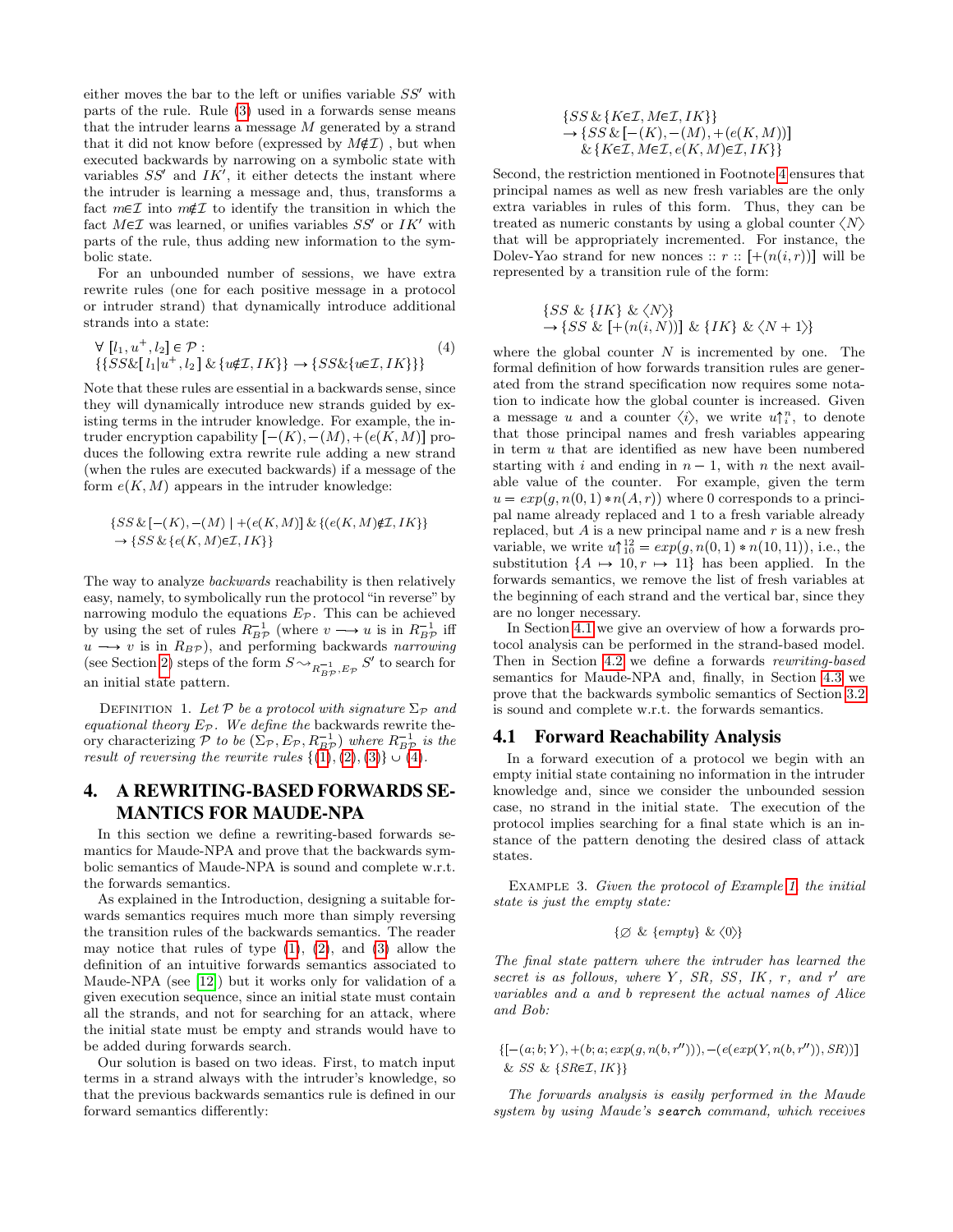the initial term and the final pattern as input and generates the search state space. Similar to the backwards analysis, the solution to the forwards reachability analysis is as follows. The principal strands are (where ca, cb, cb',  $r_1$ ,  $r_2$ ,  $r_3$ ,  $r_4$ are natural numbers but the actual value is irrelevant):

 $[+(ca; cb'; exp(g, n(ca, r<sub>2</sub>))),$  $-(cb'; ca; exp(g, n(i, r<sub>4</sub>))),$  $p + (e(exp(g, n(i, r_4) * n(ca, r_2)), sec(ca, r_1))))$  &  $[-(ca; cb; exp(g, n(i, r<sub>4</sub>))),$  $+(cb; ca; exp(g, n(cb, r<sub>3</sub>))),$  $p = (e(exp(g, n(i, r_4) * n(cb, r_3)), sec(ca, r_1)))$  & The Dolev-Yao intruder strands are as follows:

 $[+(n(i, r_4))]$  &  $[-(ca; cb'; exp(g, n(ca, r_2))), +(cb'; exp(g, n(ca, r_2)))]$  &  $[-(cb'; exp(g, n(ca, r_2))), +(exp(g, n(ca, r_2)))]$  &  $[-(exp(g, n(ca, r_2))), -(n(i, r_4)),$  $p_{\text{max}}(g, n(i, r_4) * n(ca, r_2)))$  &  $[-(exp(g, n(i, r_4) * n(ca, r_2))),$  $p(e(exp(g, n(i, r_4) * n(ca, r_2)), sec(ca, r_1))),$  $+(sec(ca, r_1))$  &  $[-(exp(g, n(cb, r_3))), -(n(i, r_4)),$  $+(exp(g, n(i, r_4) * n(cb, r_3)))$  &  $[-(\exp(g, n(i, r_4)*n(cb, r_3))), -(\sec(ca, r_1)),$  $p_{\text{e}}(e(\exp(g, n(i, r_4) * n(cb, r_3)), \text{sec}(ca, r_1))) \&$  $[-(cb; ca; exp(g, n(cb, r_3))), + (ca; exp(g, n(cb, r_3)))]$  &  $[-(ca, exp(g, n(cb, r_3))), +(exp(g, n(cb, r_3)))]$ 

It is also possible to specify authentication attacks in Maude for the forwards semantics by using again Maude's search command to search for an attack, but making it conditional to the never patterns not having been encountered. Note that the forwards semantics is monotonic in the sense that for  $s, s'$  concrete states such that  $s \to s'$ , then  $s'$  "stores" s as a "substate." This means that if a never pattern is avoided by  $s'$  it is also avoided by  $s$ . Therefore, given an attack pattern S and never patterns  $S_1, \ldots, S_n$ , we can search for an attack avoiding such patterns by giving to Maude the conditional search command:

search init 
$$
\rightarrow
$$
<sup>\*</sup> S such that  
\n $ps_1(S) = false \land ... \land ps_n(S) = false$ .

where each predicate  $p_{S_i}$  holds for a concrete state s iff s is an instance of the pattern  $S_i$ . When a never pattern  $S_i$ shares variables  $v_0, \ldots, v_{k_i}$  with S, the predicate  $p_{S_i}$  is extended in the form  $p_{S_i}(S, v_0, \ldots, v_{k_i})$ ; if a never pattern has variables not appearing in S, these will be created and used within the predicate. This method has allowed us to analyze by forward model checking all the examples in Section [5.](#page-8-0)

EXAMPLE 4. Given the following attack S, and never patterns Alice<sub>1</sub> and Alice<sub>2</sub> (not sharing variables with  $S$ ) of the Diffie-Hellman protocol in Example [2:](#page-3-3)

$$
S = \{ ::r' :: [-(a; b; Y), +(b; a; exp(g, n(b, r'))),-(e(exp(Y, n(b, r'')), SR)) | nil] & SS & \{IK\} \}
$$
  
Alice<sub>1</sub> = :: r, r' :: [+(a; b; exp(g, n(a, r)))]  
Alice<sub>2</sub> = :: r, r' :: [+(a; b; exp(g, n(a, r))), -(b; a; X),  
+(e(exp(X, n(a, r)), sec(a, r')))]

The Maude conditional search command to search for the attack S avoding the never patterns for Alice's strand, is as follows:

search init 
$$
\rightarrow
$$
<sup>\*</sup> S such that  
\n $p_{Alice_1}(S) = false \land p_{Alice_2}(S) = false$ .

where the predicates  $p_{Alice_1}$  and  $p_{Alice_2}$  check whether any strand of the concrete state  $S$  is an instance of the strands  $Alice<sub>1</sub>$  and  $Alice<sub>2</sub>$ , respectively.

## <span id="page-6-0"></span>4.2 Forwards Operational Semantics

In a forward reachability analysis, we define state changes by means of a set  $R_F \rho$  of *rewrite rules*, so that the rewrite theory  $(\Sigma_{\mathcal{P}}, E_{\mathcal{P}}, R_{F\mathcal{P}})$  characterizes the behavior of protocol  $P$  modulo the equations  $E_P$ . Here we do not have generic transition rules, as in the backwards semantics, and all the rules are generated from principal and intruder strands. The intuitive idea is that a state consists of a multiset of partially executed strands and a set of terms in the intruder's knowledge. Unlike the backwards semantics, only the part of the strand that has already executed is present in the state, and each such partial strand instantiates a prefix of a strand in P. One progresses by either: (i) adding a positive term  $m^+$ to an existing strand and either adding or not adding m to the intruder's knowledge, (ii) adding a negative term  $m^$ to an existing strand only if it is already present in the intruder's knowledge, or (iii) starting a new strand, and if it starts with a  $m<sup>+</sup>$  that either adds or not to the intruder's knowledge. For example, the intruder encryption capability  $[-(K), -(M), +(e(K, M)]$  produces the rewrite rules:

$$
\{SS & \{K\in\mathcal{I}, IK\} \& \langle N \rangle\} \rightarrow \{SS & \left[-(K)\right] \& \{K\in\mathcal{I}, IK\} \& \langle N \rangle\} \quad \{SS & \left[-(K)\right] \& \{K\in\mathcal{I}, IK\} \& \langle N \rangle\} \quad \{SS & \left[-(K)\right] \& \{M\in\mathcal{I}, IK\} \& \langle N \rangle\} \rightarrow \{SS & \left[-(K), -(M)\right] \& \{M\in\mathcal{I}, IK\} \& \langle N \rangle\} \quad \{SS & \left[-(K), -(M)\right] \& \{IK\} \& \langle N \rangle\} \rightarrow \{SS & \left[-(K), -(M), + (e(K, M))\right] \& \{e(K, M)\in\mathcal{I}, IK\} \& \langle N \rangle\}
$$

The sets of rewrite rules for output messages are generated as follows, note that some rewrite rules are conditional:

$$
\begin{cases}\n\forall \left[u_1^{\pm}, \ldots, u_{j-1}^{\pm}, u_j^{\pm}, u_{j+1}^{\pm}, \ldots, u_n^{\pm}\right] \in \mathcal{P} \land j > 1: \\
\{SS \& \{IK\} \& \left[u_1^{\pm}, \ldots, u_{j-1}^{\pm}\right] \& \langle N \rangle\} \\
\rightarrow \\
\{SS \& \{u_j\}_{N}^{M} \in \mathcal{I}, IK\} \& \left[u_1^{\pm}, \ldots, u_{j-1}^{\pm}, (u_j \uparrow_N^M)^{+}\right] \& \langle M \rangle\} \\
\left.\left.\begin{matrix} \text{I} & \text{II} & \text{II} & \text{II} & \text{II} \\ \text{II} & \text{II} & \text{II} & \text{II} & \text{II} & \text{II} \end{matrix}\right\}\n\end{cases} \tag{5}
$$

<span id="page-6-1"></span>
$$
\begin{cases}\n\forall \left[ u_1^{\pm}, \dots, u_{j-1}^{\pm}, u_j^{\pm}, u_{j+1}^{\pm}, \dots, u_n^{\pm} \right] \in \mathcal{P} \land j > 1: \\
\{SS \& \{IK\} \& \left[ u_1^{\pm}, \dots, u_{j-1}^{\pm} \right] \& \langle N \rangle \} \\
\rightarrow \{SS \& \{IK\} \& \left[ u_1^{\pm}, \dots, u_{j-1}^{\pm}, (u_j \uparrow_N^M)^+ \right] \& \langle M \rangle \}\n\end{cases} \tag{6}
$$

<span id="page-6-4"></span><span id="page-6-3"></span><span id="page-6-2"></span>
$$
\begin{cases}\n\forall \left[ u_1^+, \ldots, u_n^+ \right] \in \mathcal{P} : \\
\{ SS \& \{IK\} \& \langle N \rangle \} \\
\rightarrow \{ SS \& \left[ (u_1 \uparrow_{N}^{M})^+ \right] \& \{ u_1 \uparrow_{N}^{M} \in \mathcal{I}, IK \} \& \langle M \rangle \} \\
\left[ \mathsf{IF} \left( u_1 \in \mathcal{I} \uparrow_{N}^{M} \right) \notin IK\n\end{cases} \tag{7}
$$

$$
\begin{cases}\n\forall \left[u_1^+,\ldots,u_n^+\right] \in \mathcal{P} : \\
\{SS \& \{IK\} \& \langle N \rangle\} \to \{SS \& \left[(u_1 \uparrow_N^M)^+\right] \& \{IK\} \& \langle M \rangle\}\n\end{cases}
$$
\n(8)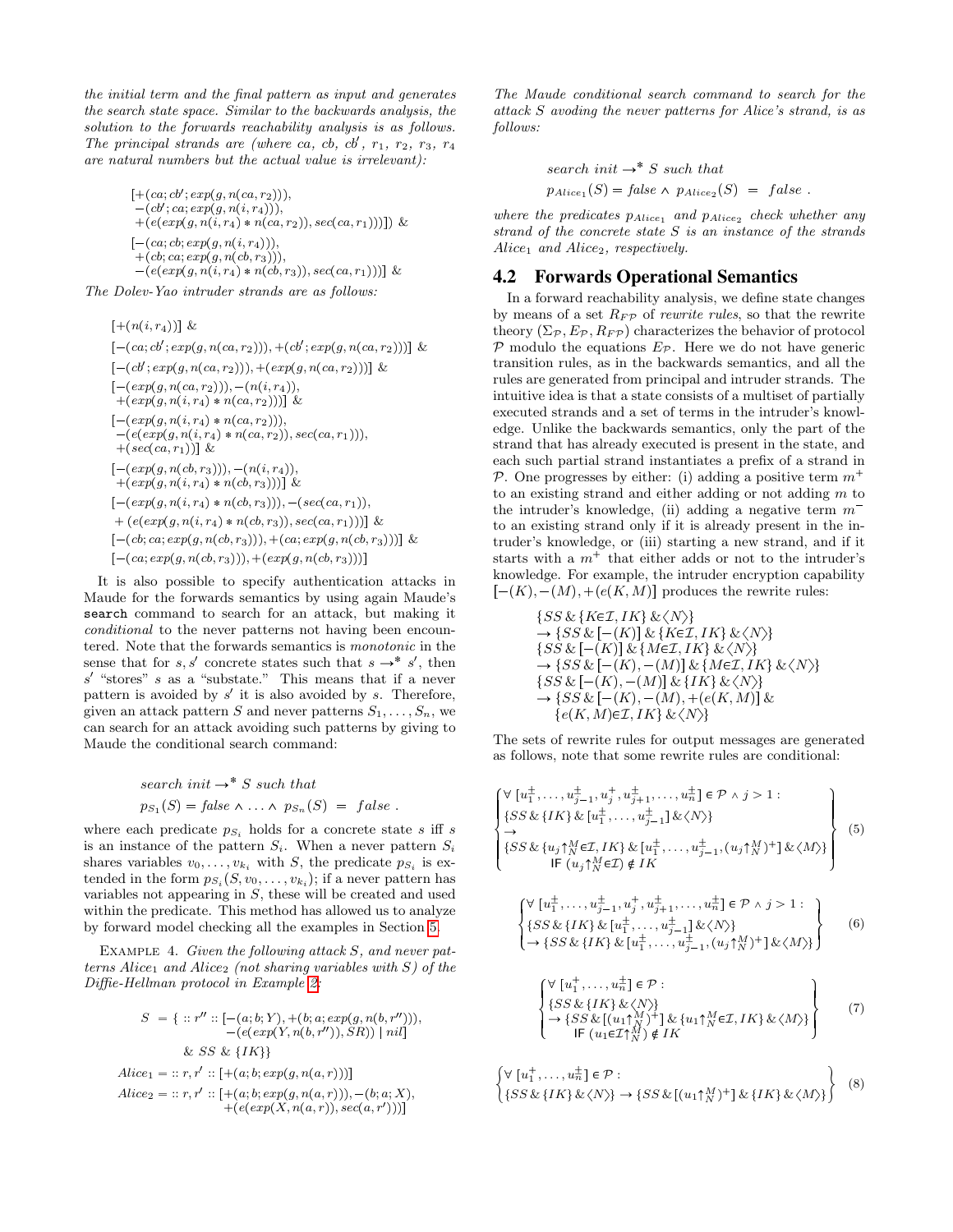Each transition rule of type [\(5\)](#page-6-1) accepts output messages and the intruder's knowledge is positively increased, while each transition rule of type [\(6\)](#page-6-2) simply accepts output messages without modifying the intruder's knowledge. Each transition rule in [\(7\)](#page-6-3) and [\(8\)](#page-6-4) introduces a new strand beginning with an output message. Similarly, rules of type [\(7\)](#page-6-3) introduce a new strand and the intruder's knowledge is positively increased, whereas rules of type [\(8\)](#page-6-4) introduce a new strand but the intruder's knowledge is not increased  $^6$  $^6$  .

The following set of rewrite rules describes the general state transition for a negative message, generating specific rewrite rules according to the protocol strands:

$$
\begin{cases}\n\forall \left[ u_1^{\pm}, \dots, u_{j-1}^{\pm}, u_j^{-}, u_{j+1}^{\pm}, \dots, u_n^{\pm} \right] \in \mathcal{P} \land j > 1: \\
\{ SS \& \{u_j \in \mathcal{I}, IK\} \& \left[ u_1^{\pm}, \dots, u_{j-1}^{\pm} \right] \& \langle N \rangle \} \\
\rightarrow \{ SS \& \{u_j \in \mathcal{I}, IK\} \& \left[ u_1^{\pm}, \dots, u_{j-1}^{\pm}, u_j^{-} \right] \& \langle N \rangle \}\n\end{cases}
$$
\n(9)

$$
\begin{Bmatrix}\n\forall [u_1^-, u_2^+, \dots, u_n^+] \in \mathcal{P}: \\
\{SS \& \{u_1 \in \mathcal{I}, IK\} \& \langle N \rangle\} \\
\rightarrow \{SS \& \left[u_1^- \right] \& \{u_1 \in \mathcal{I}, IK\} \& \langle N \rangle\}\n\end{Bmatrix}
$$
\n(10)

Each transition rule in [\(9\)](#page-7-2) and [\(10\)](#page-7-3) accepts input messages if the intruder's knowledge matches them. Note that in [\(10\)](#page-7-3) a new strand is introduced.

DEFINITION 2. Let P be a protocol with signature  $\Sigma_{\mathcal{P}}$  and equational theory  $E_{\mathcal{P}}$ . We define the forward rewrite theory characterizing P to be  $(\Sigma_{\mathcal{P}}, E_{\mathcal{P}}, R_{F\mathcal{P}})$  where  $R_{F\mathcal{P}} = (5) \cup$  $R_{F\mathcal{P}} = (5) \cup$  $R_{F\mathcal{P}} = (5) \cup$  $(6) \cup (7) \cup (8) \cup (9) \cup (10).$  $(6) \cup (7) \cup (8) \cup (9) \cup (10).$  $(6) \cup (7) \cup (8) \cup (9) \cup (10).$  $(6) \cup (7) \cup (8) \cup (9) \cup (10).$  $(6) \cup (7) \cup (8) \cup (9) \cup (10).$  $(6) \cup (7) \cup (8) \cup (9) \cup (10).$  $(6) \cup (7) \cup (8) \cup (9) \cup (10).$  $(6) \cup (7) \cup (8) \cup (9) \cup (10).$  $(6) \cup (7) \cup (8) \cup (9) \cup (10).$  $(6) \cup (7) \cup (8) \cup (9) \cup (10).$ 

<span id="page-7-4"></span>Example 5. The rewrite rules associated to Alice's strand in the forwards semantics of our running example are as follows, where the increment of the global counter can be clearly identified. Alice's strand is defined as

$$
::: r, r' :: [+(A; B; exp(g, n(A, r))), -(B; A; X),+(e(exp(X, n(A, r)), sec(A, r')))]
$$

and the rewrite rules associated to it are as follows:

 $\{SS \& \{IK\} \& \langle N \rangle\}$  $\rightarrow \{SS \& [+(N; N + 1; exp(g, n(N, N + 2)))] \&$  $\{(N; N+1; exp(g, n(N, N+2)))\in\mathcal{I}, IK\} \& \langle N+3\rangle\}$  $\{SS \& [+(A; B; exp(g, n(A, R)))] \&$  $\{(B; A; X) \in \mathcal{I}, IK\} \& \langle N \rangle\}$  $\rightarrow$  {SS & [+(A; B; exp(g, n(A, R))), -(B; A; X)] &  $\{(B; A; X) \in \mathcal{I}, IK\} \& \langle N \rangle\}$ { $SS \& [+(A; B; exp(g, n(A, R))), -(B; A; X)] \&$  $\{IK\} \& \langle N \rangle\}$ → {SS &  $[+(A; B; exp(g, n(A, R))), -(B; A; X),$  $+(e(exp(X, n(A, R)), sec(A, N)))$  &  $\{e(exp(X, n(A, R)), sec(A, N))) \in \mathcal{I}, IK\} \& \langle N+1 \rangle\}$ When the intuder impersonates Bob, the first rule is:

 $\{SS \& \{IK\} \& \langle N \rangle\}$  $\rightarrow \{SS \& \left[+(N;i; \exp(g,n(N,N+1)))\right] \&$  $\{(N;i; exp(g, n(N, N + 1))) \in \mathcal{I}, IK\} \& \langle N + 2 \rangle\}$ 

where i is a constant denoting the intruder's name. Note that it is not necessary to duplicate the other two rules.

#### <span id="page-7-0"></span>4.3 Soundness and Completeness of the Forwards Semantics

In the previous section we defined the rewriting-based forwards semantics for Maude-NPA. Now we need to prove that the backwards operational semantics of Maude-NPA is sound and complete w.r.t. to this semantics. We first introduce some definitions and concepts that will be used in these proofs. First, we define what a symbolic state is, i.e., a state with variables.

DEFINITION 3 (SYMBOLIC  $P$ -STATE). Given a protocol  $P$ , a symbolic  $P$ -state S is a term of the form:

<span id="page-7-2"></span>
$$
S = \{ :: r_{1_1}, \dots, r_{m_1} :: [u_{1_1}^{\pm}, \dots, u_{i_1-1}^{\pm} \mid u_{i_1}^{\pm}, \dots, u_{n_1}^{\pm}] \&
$$
  
\n
$$
\vdots
$$
  
\n
$$
:: r_{1_k}, \dots, r_{m_k} :: [u_{1_k}^{\pm}, \dots, u_{i_k-1}^{\pm} \mid u_{i_k}^{\pm}, \dots, u_{n_k}^{\pm}] \& SS
$$
  
\n
$$
\{w_1 \in \mathcal{I}, \dots, w_m \in \mathcal{I}, w_1' \notin \mathcal{I}, \dots, w_m' \notin \mathcal{I}, IK\}
$$

<span id="page-7-3"></span>where for each  $1 \leq j \leq k$ , there exists a strand  $[m_{1_j}^{\pm}, \ldots m_{i_j-1}^{\pm}, m_{i_j}^{\pm}, \ldots, m_{n_j}^{\pm}] \in \mathcal{P}$  and a substitution  $\rho_j$ :  $\mathcal{X} \to \mathcal{T}_{\Sigma}(\mathcal{X})$  such that  $m_{1j} \rho_j =_{E_{\mathcal{P}}} u_{1j}, \ldots, m_{n_j} \rho_j =_{E_{\mathcal{P}}}$  $u_{n_j}$ , SS is a variable denoting a (possibly empty) set of strands, and IK is a variable denoting a (possibly empty) set of intruder's knowledge facts.

Second, we define what a ground state is, i.e., a state without variables.

DEFINITION 4 (GROUND P-STATE). Given a protocol  $P$ , a ground P-state s is a term without variables of the form:

$$
s = \{ [u_{1_1}^{\pm}, \dots u_{i_1-1}^{\pm}] \& \cdots \& [u_{1_k}^{\pm}, \dots, u_{i_k-1}^{\pm}] \& \{w_1 \in \mathcal{I}, \dots, w_m \in \mathcal{I} \} \& \langle J \rangle \}
$$

where for each  $1 \leq j \leq k$ , there exists a strand  $[m_{1_j}^{\pm}, \ldots m_{i_j-1}^{\pm}, m_{i_j}^{\pm}, \ldots, m_{n_j}^{\pm}] \in \mathcal{P}$  and a substitution  $\rho_j$ :  $\mathcal{X} \to \mathcal{T}_{\Sigma}$  such that  $m_{1_j} \rho_j =_{E_{\mathcal{P}}} u_{1_j}, \ldots, m_{i_j} \rho_j =_{E_{\mathcal{P}}} u_{i_j}.$ 

Third, we define a suitable instantiation relation between symbolic and ground states.

DEFINITION 5 (LIFTING RELATION). Given a symbolic  $P-state S$  and a ground state s we say that s lifts to S, or that S instantiates to s with a grounding substitution  $\theta$ :  $(Var(S) - \{SS, IK\}) \rightarrow \mathcal{T}_{\Sigma}$ , writen  $S >^{\theta} s$  iff

- for each strand ::  $r_1, \ldots, r_m$  ::  $[u_1^{\pm}, \ldots, u_{i-1}^{\pm} | u_i^{\pm}, \ldots, u_n^{\pm}]$ in S, there exists a strand  $[v_1^{\pm}, \ldots v_{i-1}^{\pm}]$  in s such that  $\forall 1 \leq j \leq i-1, v_j =_{E_{\mathcal{P}}} u_j \theta.$
- for each positive intruder fact  $w \in \mathcal{I}$  in S, there exists a positive intruder fact  $w' \in \mathcal{I}$  in s such that  $w' =_{E_{\mathcal{P}}} w\theta$ , and
- for each negative intruder fact  $w \notin \mathcal{I}$  in S, there is no positive intruder fact  $w' \in \mathcal{I}$  in s such that  $w' =_{E_{\mathcal{P}}} w\theta$ .

Let us now prove that narrowing with the backwards rewrite theory  $(\Sigma_{\mathcal{P}}, E_{\mathcal{P}}, R_{B\mathcal{P}}^{-1})$  is complete with respect to rewriting with the forwards rewrite theory  $(\Sigma_{\mathcal{P}}, E_{\mathcal{P}}, R_{F\mathcal{P}})$ . First, the lemma below shows how the lifting of a ground term to a symbolic state induces a lifting of a forward rewriting step in the forwards semantics to a backwards narrowing step in the backwards semantics. This will be used to prove

<span id="page-7-1"></span> $^6\rm{Note}$  that the use of the global counter for new principal names in previous rules has to take into account when one of those principals is indeed the intruder; see Example [5](#page-7-4) for the case in which the intruder impersonates Bob.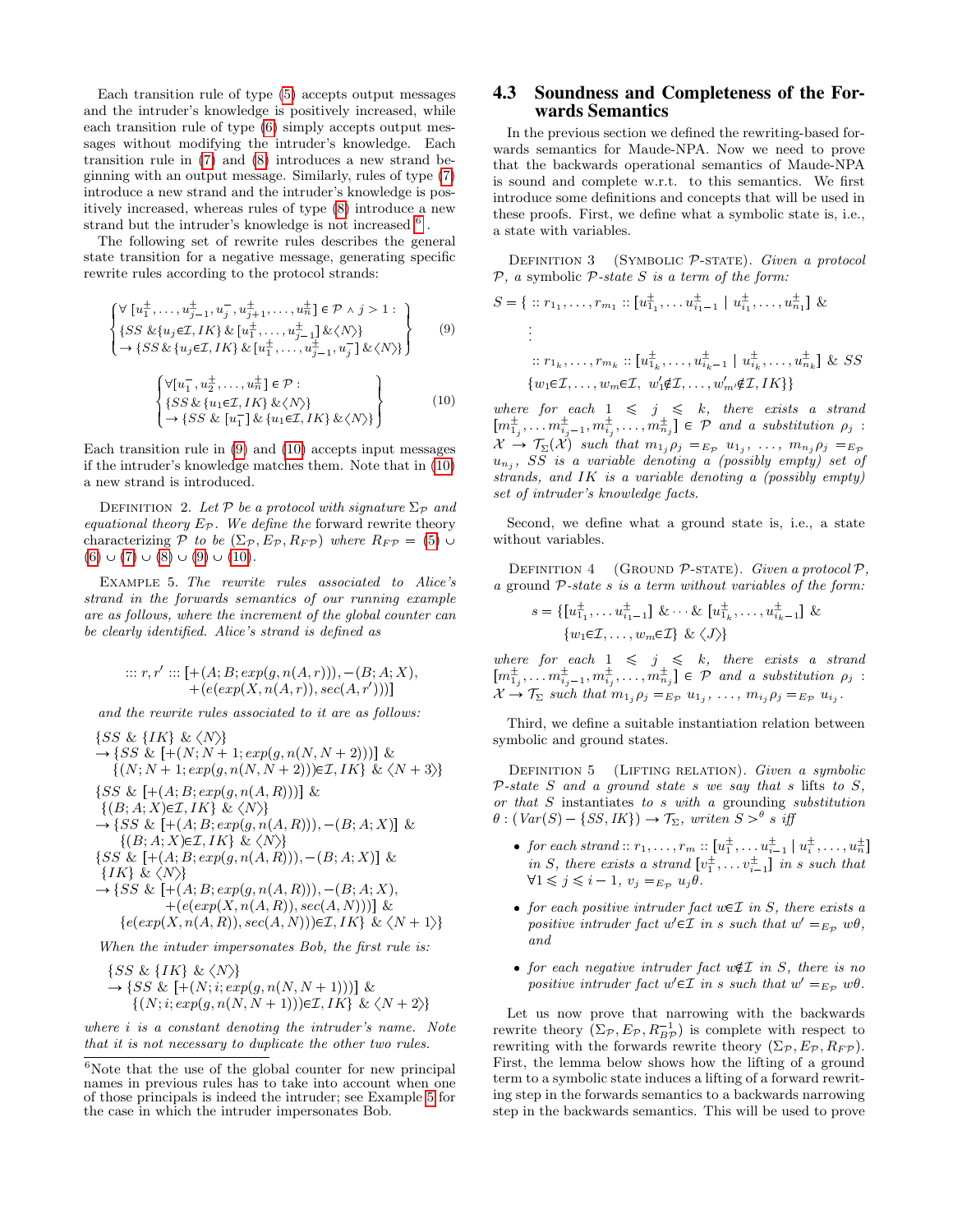Theorem [1,](#page-8-2) which allows us to lift a rewriting sequence in the forwards semantics to a narrowing sequence in the backwards semantics.

<span id="page-8-3"></span>LEMMA 1 (LIFTING LEMMA). Given a protocol  $P$ , two states s and s', a  $P$ -symbolic state S' and a substitution  $\theta'$ s.t.  $s \to s'$  and  $S' >^{\theta'} s'$ , then there exist a P-symbolic state S and a substitution  $\theta$  s.t  $S > \theta$  s and either S'  $\leftrightarrow$  S or  $S = S'$ .

The following theorem states that the symbolic reachability analysis is complete with respect to the forwards rewriting-based semantics, i.e., any concrete attack state s, matching an attack pattern S and reachable by the forwards semantics from a concrete initial state  $s_0$  can be *found* by backwards symbolic reachability analysis from the attack pattern S. Its proof is a straightforward corollary of Lemma [1.](#page-8-3)

<span id="page-8-2"></span>THEOREM 1 (COMPLETENESS). Given a protocol  $P$ , two ground states  $s, s_0$ , a symbolic  $P$ -state  $S$ , a substitution  $\theta$  s.t. (i) s<sub>0</sub> is an initial state, (ii) s<sub>0</sub>  $\rightarrow$ <sup>n</sup> s, and (iii)  $S > \theta$  s then there exist a symbolic initial  $P$ -state  $S_0$ , two substitutions  $\mu$  and  $\theta'$ , and  $k \leq n$ , s.t.  $S_0 \stackrel{k}{\longleftarrow} \mu S$ , and  $S_0 >^{\theta'} s_0$ .

In the following we prove that the backwards rewrite theory  $(\Sigma_{\mathcal{P}}, E_{\mathcal{P}}, R_{BP}^{-1})$  is sound with respect to the forward rewrite theory  $(\Sigma_{\mathcal{P}}, E_{\mathcal{P}}, R_{F\mathcal{P}})$ . That is, we need to show that if we find a symbolic initial state  $S_0$  from a symbolic attack pattern  $S$  then, for any concrete initial state  $s_0$  such that  $S_0 > \theta$  s<sub>0</sub>, there is a reachable concrete attack states such that  $s_0 \rightarrow_s^*$  with  $S >^{\theta'} s$ . We first provide a lemma that says that for any backwards narrowing step there exist a corresponding sequence of forwards rewriting steps.

<span id="page-8-4"></span>LEMMA 2. Given a protocol  $P$ , two symbolic  $P$ -states  $S, S',$  a ground state s and a substitution  $\theta$ , if  $S \stackrel{\mu}{\leftarrow} S'$  and  $S >^{\theta} s$ , then there exist a state s' and a substitution  $\theta'$  such that  $s \to s'$ , and  $S' >^{\theta'} s'$ .

The following theorem is a straightforward corollary of Lemma [2.](#page-8-4) It proves that the symbolic reachability analysis is sound with respect to the forwards rewriting-based semantics,

THEOREM 2 (SOUNDNESS). Given a protocol  $P$ , two symbolic  $P$ -states  $S_0, S'$ , an initial ground state  $s_0$  and a substitution  $\theta$  s.t. (i)  $S_0$  is a symbolic initial state, and (ii)  $S_0$   $\stackrel{*}{\leftarrow}$   $S'$ , and (iii)  $S_0 >^{\theta} s_0$  then there exist a ground state s' and a substitution  $\theta'$ , s.t. (i)  $s_0 \rightarrow^* s'$ , and (ii)  $S' >^{\theta'} s'$ .

The proofs of Lemmas [1](#page-8-3) and [2](#page-8-4) are provided in Appendix [A.](#page-10-0)

## <span id="page-8-0"></span>5. EXPERIMENTS

We have performed several experiments to evaluate the feasibility of the rewriting-based forwards semantics defined in Section [4.](#page-5-0) We have used four protocols to perform five experiments: (i) the standard Needham-Schroeder protocol (NSPK) [\[20\]](#page-9-19), (ii) a version of the Needham-Schroeder-Lowe protocol in which one of the concatenation operators is replaced by an exclusive-or, presented in [\[21\]](#page-9-20) (NSL-XOR), (iii) the Denning-Sacco Symmetric Key protocol [\[10\]](#page-9-21), and (iv) a protocol with Diffie-Hellman exponentiation. More

#### <span id="page-8-5"></span>Table 1: Rewrite steps until finding the attack

| Protocol       | Length Forwards |
|----------------|-----------------|
| NSPK-sec       |                 |
| NSPK-auth      | Q               |
| NSL-XOR        | 13              |
| Denning-Sacco  | 11              |
| Diffie-Hellman | 99              |

<span id="page-8-6"></span>Table 2: States generated in each rewrite step

| Protocol                       | 2  | 3   |     | 5    |
|--------------------------------|----|-----|-----|------|
| NSPK-sec                       | 20 | 116 | 604 | 3026 |
| $\overline{\text{NSPK}}$ -auth | 20 | 116 | 604 | 3026 |
| $\overline{\text{NSL-XOR}}$    | 21 | 72  | 218 | 594  |
| Denning-Sacco                  | 28 | 132 | 596 | 2624 |
| Diffie-Hellman                 | 22 | 65  | 162 | 354  |

specifically, we have verified both secrecy and authentication properties for NSPK, secrecy properties for XOR-NSL and Diffie-Hellman, and authentication properties for Denning-Sacco. Since the forwards rewrite-based semantics defined in this paper does not include optimizations to reduce the search space and, therefore, is not currently possible to obtain a finite search space, we have analyzed insecure protocols, i.e., protocols with known secrecy and/or authentication attacks. The specifications of these protocols and more detailed information can be found at [http://www.dsic.upv.](http://www.dsic.upv.es/~ssantiago/forwards-semantics.html) [es/~ssantiago/forwards-semantics.html](http://www.dsic.upv.es/~ssantiago/forwards-semantics.html).

Table [1](#page-8-5) provides an experimental validation of the implementation of the forwards semantics defined in this paper in Maude w.r.t. the symbolic backwards operational semantics of Maude-NPA, since for each protocol the forwards search found the same authentication or secrecy attacks that are found by Maude-NPA.

Table [2](#page-8-6) gathers for each experiment the number of states generated during the first five steps of the forwards search. The reader can check that the number of generated states is the same for both experiments of the NSPK protocol, since the search space is the same and only the attack being searched is different. We used experimental heuristics to decrease the size of the state space. However systematic study of state space reduction techniques in the forwards semantics is left for future work.

Summarizing, the results of our early experimental evaluation suggest that, even though its implementation is still at an early stage, the forwards semantics presented in this paper is feasible and encouraging. However, much work needs to be done, specially with respect to the efficiency of the analysis.

#### <span id="page-8-1"></span>6. CONCLUSIONS

In this paper we have presented a forwards rewritingbased semantics for Maude-NPA (or protocol analysis tools based on strands). We have proved that the backwards narrowing-based semantics of Maude-NPA is sound and complete w.r.t. the forwards semantics. This work serves two purposes. First, it gives the definition of a novel rewritingbased protocol analysis, where the new forwards semantics is directly implementable in rule-based programming languages such as Maude without any need for constraint solving or unification procedures as it is done in most current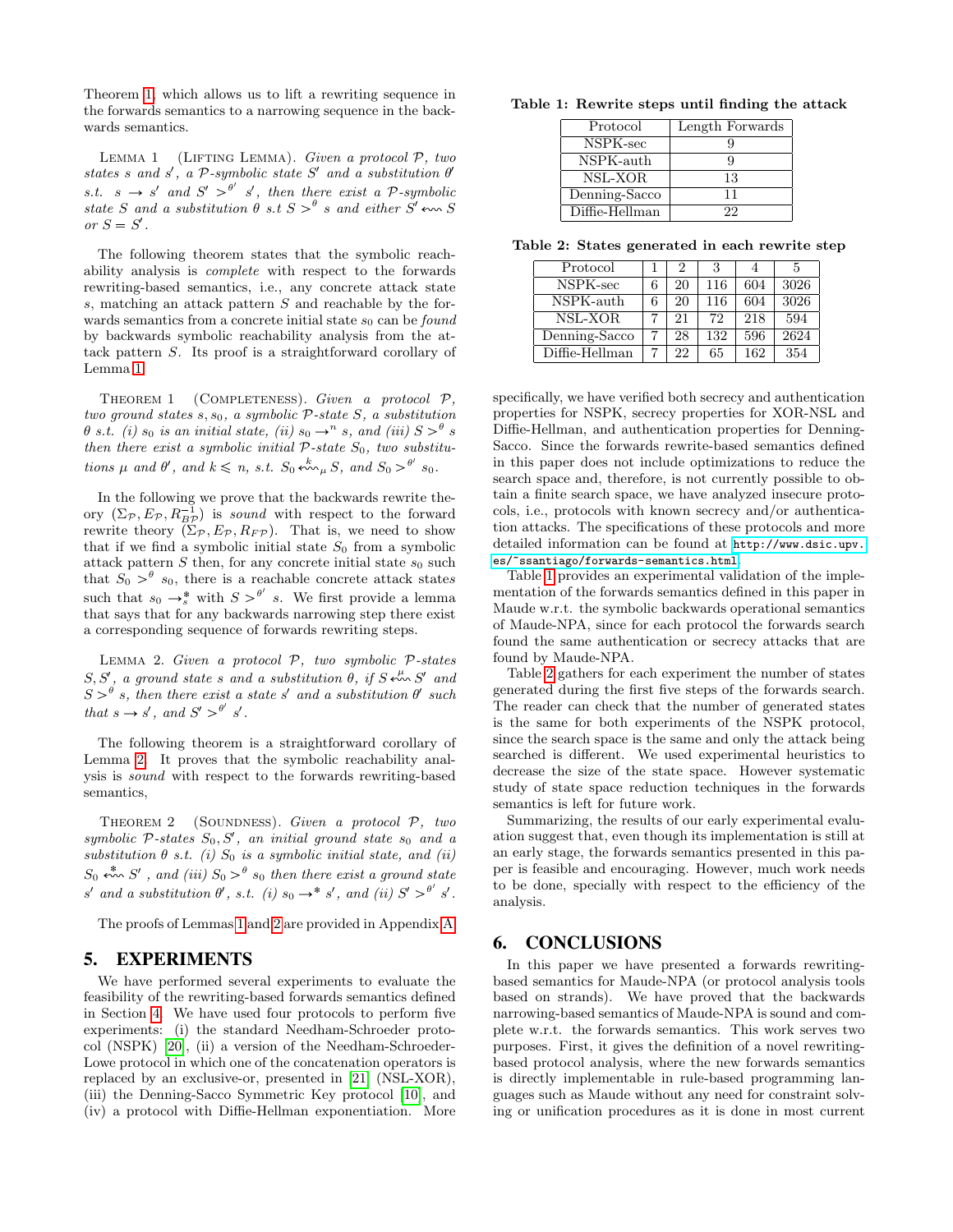approaches. Second, it can be used as a logical foundation for the Maude-NPA tool, from which the analyses are proved sound, thus linking the results of the Maude-NPA backwards execution with the results of the rewriting-based forward execution. Here the Maude-NPA already had an intuitive forwards semantics, but it was not optimized for model checking, and so could not be used in this way. This work also reduces the gap between the Maude-NPA and the realm of standard model checking, shedding some light on how its internal semantics and the logical reachability analysis correspond to an intuitive forward execution of a protocol with the intruder model. This opens up several research directions: the integration of Maude-NPA state reduction techniques into the forwards semantics, clarification of the relation of equational theories in the forward semantics, and investigation of how standard model-checking techniques can improve the protocol analysis in the forwards semantics. Also, there is a vast literature in term rewriting and tree automata on forward and backwards reachability analysis and their pros and cons, which is outside the scope of this paper, but that should be very useful for improving the forwards analysis.

## 7. ACKNOWLEDGMENTS

Santiago Escobar and Sonia Santiago have been partially supported by the Spanish MICINN, under grant TIN2010- 21062-C02-02, and by Generalitat Valenciana under grant PROMETEO2011/052. José Meseguer has been partially supported by NSF Grants CNS 09-04749, CCF 09-05584 and CNS 13-19109.

## 8. REFERENCES

- <span id="page-9-11"></span>[1] M. Abadi and C. Fournet. Mobile values, new names, and secure communication. In POPL, pages 104–115, 2001.
- <span id="page-9-5"></span>[2] D. Basin, S. Mödersheim, and L. Viganò. An on-the-fly model-checker for security protocol analysis. In In Proceedings of Esorics'03, LNCS 2808, pages 253–270. Springer-Verlag, 2003.
- <span id="page-9-3"></span>[3] B. Blanchet. An efficient cryptographic protocol verifier based on prolog rules. In CSFW, pages 82–96. IEEE Computer Society, 2001.
- <span id="page-9-10"></span>[4] R. Chadha, S. Kremer, and A. Scedrov. Formal analysis of multiparty contract signing. J. Autom. Reasoning, 36(1-2):39–83, 2006.
- <span id="page-9-14"></span>[5] Y. Chevalier and M. Rusinowitch. Hierarchical combination of intruder theories. In F. Pfenning, editor, RTA, volume 4098 of Lecture Notes in Computer Science, pages 108–122. Springer, 2006.
- <span id="page-9-2"></span>[6] E. M. Clarke, S. Jha, and W. R. Marrero. Verifying security protocols with brutus. ACM Trans. Softw. Eng. Methodol., 9(4):443–487, 2000.
- <span id="page-9-12"></span>[7] M. Clavel, F. Durán, S. Eker, P. Lincoln, N. Martí-Oliet, J. Meseguer, and C. L. Talcott, editors. All About Maude - A High-Performance Logical Framework, How to Specify, Program and Verify Systems in Rewriting Logic, volume 4350 of Lecture Notes in Computer Science. Springer, 2007.
- <span id="page-9-8"></span>[8] H. Comon-Lundh and S. Delaune. The finite variant property: How to get rid of some algebraic properties. In RTA, pages 294–307, 2005.
- <span id="page-9-6"></span>[9] C. J. F. Cremers. The Scyther tool: Verification, falsification, and analysis of security protocols. In CAV, pages 414–418, 2008.
- <span id="page-9-21"></span>[10] D. E. Denning and G. M. Sacco. Timestamps in key distribution protocols. Commun. ACM, 24(8):533–536, 1981.
- <span id="page-9-9"></span>[11] S. Erbatur, S. Escobar, D. Kapur, Z. Liu, C. Lynch, C. Meadows, J. Meseguer, P. Narendran, S. Santiago, and R. Sasse. Effective symbolic protocol analysis via equational irreducibility conditions. In ESORICS, pages 73–90, 2012.
- <span id="page-9-4"></span>[12] S. Escobar, C. Meadows, and J. Meseguer. Maude-NPA: Cryptographic protocol analysis modulo equational properties. In Foundations of Security Analysis and Design V, FOSAD 2007/2008/2009 Tutorial Lectures, LNCS vol. 5705, pages 1–50. Springer, 2009.
- <span id="page-9-13"></span>[13] F. J. T. Fabrega, J. Herzog, and J. Guttman. Strand Spaces: What Makes a Security Protocol Correct? Journal of Computer Security, 7:191–230, 1999.
- <span id="page-9-18"></span>[14] J.-P. Jouannaud and H. Kirchner. Completion of a set of rules modulo a set of equations. SIAM J. Comput., 15(4):1155–1194, 1986.
- <span id="page-9-0"></span>[15] G. Lowe. Breaking and fixing the Needham-Schroeder public key protocol using FDR. In Tools and Algorithms for the Construction and Analysis of Systems (TACAS '96), volume 1055 of Lecture Notes in Computer Science, pages 147–166. Springer-Verlag, 1996.
- <span id="page-9-7"></span>[16] S. Meier, B. Schmidt, C. Cremers, and D. A. Basin. The tamarin prover for the symbolic analysis of security protocols. In CAV, pages 696–701, 2013.
- <span id="page-9-16"></span>[17] J. Meseguer. Conditional rewriting logic as a united model of concurrency. Theor. Comput. Sci., 96(1):73–155, 1992.
- <span id="page-9-17"></span>[18] J. Meseguer. Membership algebra as a logical framework for equational specification. In F. Parisi-Presicce, editor, WADT, volume 1376 of Lecture Notes in Computer Science, pages 18–61. Springer, 1997.
- <span id="page-9-1"></span>[19] J. C. Mitchell, M. Mitchell, and U. Stern. Automated analysis of cryptographic protocols using mur-phi. In IEEE Symposium on Security and Privacy, pages 141–151, 1997.
- <span id="page-9-19"></span>[20] R. M. Needham and M. D. Schroeder. Using encryption for authentication in large networks of computers. Commun. ACM, 21(12):993–999, 1978.
- <span id="page-9-20"></span>[21] R. Sasse, S. Escobar, C. Meadows, and J. Meseguer. Protocol analysis modulo combination of theories: A case study in maude-npa. In J. Cuéllar, J. Lopez, G. Barthe, and A. Pretschner, editors, STM, volume 6710 of Lecture Notes in Computer Science, pages 163–178. Springer, 2010.
- <span id="page-9-15"></span>[22] TeReSe, editor. Term Rewriting Systems. Cambridge University Press, Cambridge, 2003.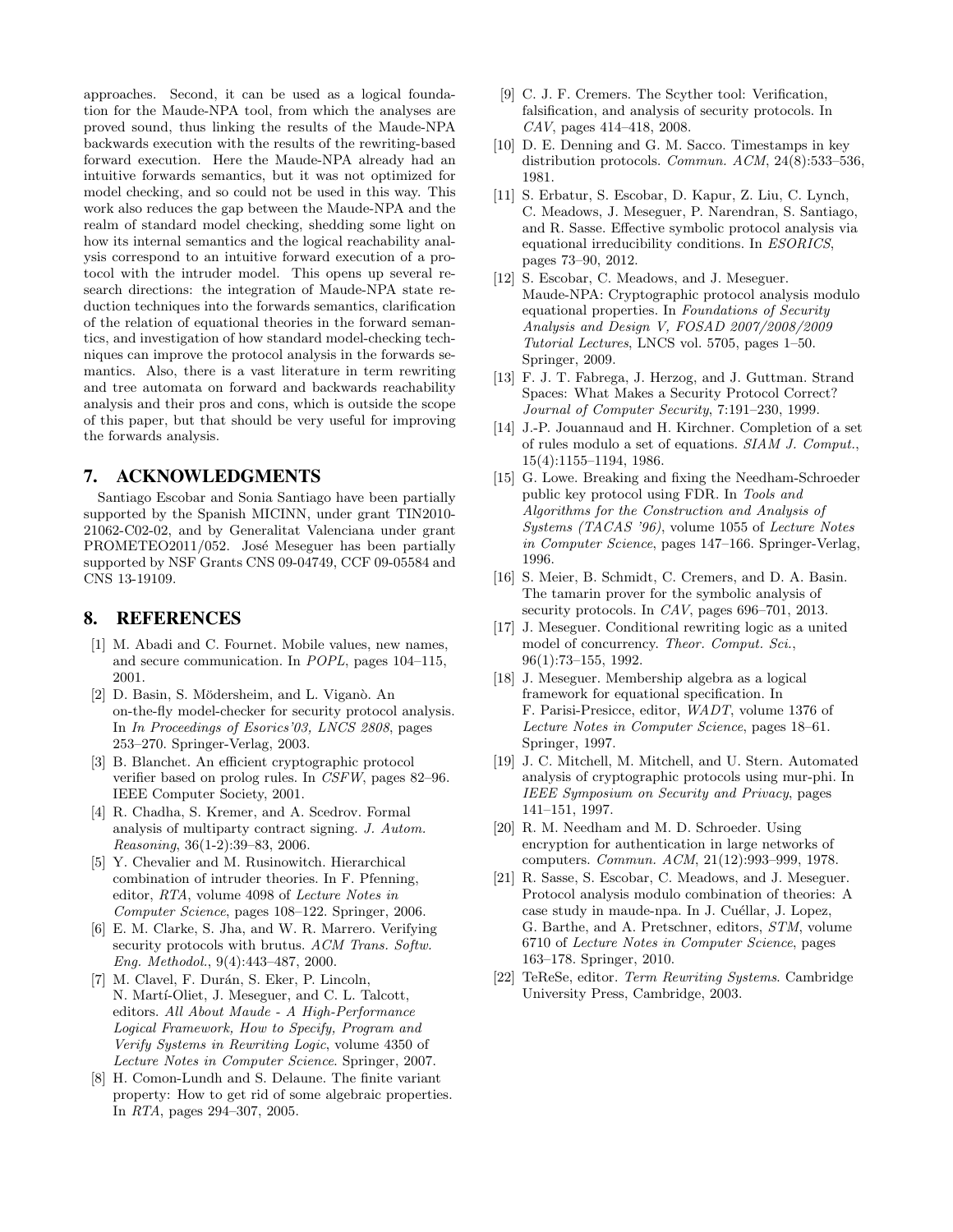## APPENDIX

## <span id="page-10-0"></span>A. PROOF OF THEOREMS IN SECTION 4

## Proof of Lemma [1](#page-8-3)

First of all, all the forward rewriting rules act on the ground state s' by either adding one more element to an existing strand (rules [\(5\)](#page-6-1), [\(6\)](#page-6-2) , and [\(9\)](#page-7-2)), adding a positive fact to the intruder knowledge (rules [\(5\)](#page-6-1) and [\(7\)](#page-6-3)), adding a new strand (rules  $(7)$ ,  $(8)$ , and  $(9)$ ), or repeating a positive intruder fact that is already in  $s'$  (rules [\(9\)](#page-7-2) and [\(10\)](#page-7-3)). This allows us to identify six cases for the grounding substitution  $\theta'$  of  $S'$  into  $s'$ , depending upon whether the grounding substitution of  $S$ under  $\theta$  contains the relevant strands and positive intruder facts.

- a) There is a strand  $[u_1^{\pm}, \ldots, u_{i-1}^{\pm}, u_i^{\pm}, \ldots, u_n^{\pm}]$  in  $\mathcal{P}, n \geq$ 1, 1  $\leq i \leq n$ , and a substitution  $\rho$  such that  $[u_1^{\pm}, \ldots, u_{i-1}^{\pm}, u_i^{\pm}]\rho$  is a strand in s',  $[u_1^{\pm}, \ldots, u_{i-1}^{\pm}]$  $u_i^{\pm}, \ldots, u_n^{\pm}$ ] $\rho$  is a strand in  $S' \theta'$ , and  $u_i \rho \in \mathcal{I}$  appears in the intruder knowledge of  $S'\theta'$ . This is valid for rules in sets [\(5\)](#page-6-1), [\(7\)](#page-6-3), [\(9\)](#page-7-2), and [\(10\)](#page-7-3). If  $i > 1$ , then we also know that  $[u_1^{\pm}, \ldots, u_{i-1}^{\pm}]$   $\rho$  is a strand in *s*.
- b) There is a strand  $[u_1^{\pm}, \ldots, u_{i-1}^{\pm}, u_i^{\pm}, \ldots, u_n^{\pm}]$  in  $\mathcal{P}, n \geq$ 1, 1  $\leq i \leq n$ , and a substitution  $\rho$  such that  $[u_1^{\pm}, \ldots, u_{i-1}^{\pm}, u_i^{\pm}] \rho$  is a strand in s',  $[u_1^{\pm}, \ldots, u_{i-1}^{\pm}]$  $u_i^{\pm}, \ldots, u_n^{\pm}$ ] $\rho$  is a strand in  $S' \theta'$ , but  $u_i \rho \in \mathcal{I}$  does not appear in the intruder knowledge of  $S'\theta'$ . This is valid for rules in sets [\(5\)](#page-6-1), [\(7\)](#page-6-3), [\(9\)](#page-7-2), and [\(10\)](#page-7-3). If  $i > 1$ , then we also know that  $[u_1^{\pm}, \ldots, u_{i-1}^{\pm}]$   $\rho$  is a strand in *s*.
- c) There is a strand  $[u_1^{\pm}, \ldots, u_{i-1}^{\pm}, u_i^{\pm}, \ldots, u_n^{\pm}]$  in  $\mathcal{P}, n \geq$ 1, 1  $\leq i \leq n$ , and a substitution  $\rho$  such that  $[u_1^{\pm}, \ldots, u_{i-1}^{\pm}, u_i^{\pm}]\rho$  is a strand in s',  $u_i \rho \in \mathcal{I}$  appears in the intruder knowledge of  $S'\theta'$ , but  $[u_1^{\pm}, \ldots, u_{i-1}^{\pm}]$  $u_i^{\pm}, \ldots, u_n^{\pm}$ ] $\rho$  is not a strand in  $S' \theta'$ . This is valid for rules in sets  $(5)$ ,  $(7)$ ,  $(9)$ , and  $(10)$ . If  $i > 1$ , then we also know that  $[u_1^{\pm}, \ldots, u_{i-1}^{\pm}]$   $\rho$  is a strand in *s*.
- d) There is a strand  $[u_1^{\pm}, \ldots, u_{i-1}^{\pm}, u_i^{\pm}, \ldots, u_n^{\pm}]$  in  $\mathcal{P}, n \geq$ 1,  $1 \leq i \leq n$ , and a substitution  $\rho$  such that  $[u_1^{\pm}, \ldots, u_{i-1}^{\pm}, u_i^{\pm}]\rho$  is a strand in s' but  $u_i \rho \in \mathcal{I}$  does not appear in the intruder knowledge of  $S'\theta'$  and  $[u_1^{\pm}, \ldots, u_{i-1}^{\pm} \mid u_i^{\pm}, \ldots, u_n^{\pm}]\rho$  is not a strand in  $S'\theta'$ . This is valid for rules in sets  $(5)$ ,  $(7)$ ,  $(9)$ , and  $(10)$ . If  $i > 1$ , then we also know that  $[u_1^{\pm}, \ldots, u_{i-1}^{\pm}] \rho$  is a strand in s.
- e) There is a strand  $[u_1^{\pm},...,u_{i-1}^{\pm},u_i^{\pm},...,u_n^{\pm}]$  in  $\mathcal{P}, n \geq$ 1, 1  $\leq i \leq n$ , and a substitution  $\rho$  such that  $[u_1^{\pm}, \ldots, u_{i-1}^{\pm}, u_i^{\pm}]\rho$  is a strand in s' and  $[u_1^{\pm}, \ldots, u_{i-1}^{\pm}]$  $u_i^{\pm}, \ldots, u_n^{\pm}$ ] $\rho$  is a strand in  $S' \theta'$ . This is valid for rules in sets [\(6\)](#page-6-2) and [\(8\)](#page-6-4). If  $i > 1$ , then we also know that  $[u_1^{\pm}, \ldots, u_{i-1}^{\pm}]$   $\rho$  is a strand in *s*.
- f) There is a strand  $[u_1^{\pm}, \ldots, u_{i-1}^{\pm}, u_i^{\pm}, \ldots, u_n^{\pm}]$  in  $P, n \geq$ 1, 1  $\leq$  i  $\leq$  n, and a substitution  $\rho$  such that  $[u_1^{\pm}, \ldots, u_{i-1}^{\pm}, u_i^{\pm}]\rho$  is a strand in s' but  $[u_1^{\pm}, \ldots, u_{i-1}^{\pm}]$  $u_i^{\pm}, \ldots, u_n^{\pm}$ ] $\rho$  is not a strand in  $S' \theta'$ . This is valid for rules in sets [\(6\)](#page-6-2) and [\(8\)](#page-6-4). If  $i > 1$ , then we also know that  $[u_1^{\pm}, \ldots, u_{i-1}^{\pm}]$   $\rho$  is a strand in *s*.

Now, we consider each forward rewrite rule application in the step  $s \to s'$ .

- Given states s and s' such that  $s \to s'$  using a rule in set [\(5\)](#page-6-1), then there exist a substitution  $\tau$ , variables  $SS'$  and  $IK'$ , and a strand  $\left[u_1^{\pm}, \ldots, u_{j-1}^{\pm}, u_j^{\pm}, u_{j+1}^{\pm}, \ldots, \right]$  $u_n^{\pm}$ ] in P such that  $s = \{SS'\tau \& \{IK'\tau\} \& [(u_1\tau)^{\pm}, \dots,$  $(u_{j-1}\tau)^{\pm}$ ], and  $s' = \{SS'\tau \& \{(u_j\tau) \in \mathcal{I}, IK'\tau\} \&$  $[(u_1\tau)^{\pm}, \ldots, (u_{j-1}\tau)^{\pm}, (u_j\tau)^{\pm}]$ } and  $(u_j\tau) \in \mathcal{I}$  appears in  $IK'\tau$ . Since there exists a substitution  $\theta'$  s.t  $S' > \theta$ s 1 , we consider the four applicable cases for substitution  $\theta'$ :
	- $-$  *Case a)* Both the strand and the intruder fact appear in  $S'\theta'$  and thus we can perform a backwards narrowing step from  $S'$  with rule [\(3\)](#page-4-3) to obtain a state S, i.e.,  $S' \sim S$ . Since there is no extra variable in the rule, we have that the same substitution  $\theta'$  is valid for S and  $S > \theta'$  s.
	- Case b) The strand appears in  $S'\theta'$  but not the intruder fact. We also perform a backwards narrowing step from  $S'$  with rule  $(3)$  to obtain a state S, i.e.,  $S' \rightarrow_{\sigma} S$ . But the variable IK in state S' gets instantiated  $\sigma = \{IK \mapsto w \in \mathcal{I}, IK''\}$  in such a way that  $w\theta' =_{E_{\mathcal{P}}} u_j \tau$ . Since there is no extra variable in the rule, again  $S >^{\theta'} s$ .
	- Case c) The intruder fact appears in  $S'\theta'$  but not the strand. Here we perform a backwards narrowing step from  $S'$  with a rule in set [\(4\)](#page-5-2) to obtain a state S, i.e.,  $S' \rightarrow S$ . This rules introduces a new strand into the symbolic state S, i.e., there is a substitution  $\gamma$  such that  $[(u_1\gamma)^{\pm}, \ldots, (u_{j-1}\gamma)^{\pm}]$  $(u_j\gamma)^+$ ,  $(u_{j+1}\gamma)^{\pm}$ , ...,  $(u_n\gamma)^{\pm}$ ] is a strand in S. Note that this new strand contains variables but there is a substitution  $\theta$  such that  $S > \theta$  s, since  $[(u_1\gamma\theta)^{\pm},\ldots,(u_{j-1}\gamma\theta)]$ s corresponds to  $[(u_1\tau)^{\pm}, \ldots, (u_{j-1}\tau)^{\pm}]$ .
	- Case d) The strand and the intruder fact do not appear in  $S'\theta'$ . This case is very simple, since  $\theta'$ makes valid  $S'$  as a symbolic state of s, i.e.,  $S = S'$ and  $S' > \frac{\theta'}{s}$ .
- Given states s and s' such that  $s \to s'$  using a rule in set [\(6\)](#page-6-2), then there exist a substitution  $\tau$ , variables SS' and IK', and a strand  $[u_1^{\pm}, \ldots, u_{j-1}^{\pm}, u_j^{\pm}, u_{j+1}^{\pm}, \ldots,$  $u_n^{\pm}$ ] in P such that  $s = \{SS'\tau \& \{IK'\tau\} \& [(u_1\tau)^{\pm}, \dots,$  $(u_{j-1}\tau)^{\pm}$ ], and  $s' = \{SS'\tau \& \{IK'\tau\} \& [(u_1\tau)^{\pm}, \dots,$  $(u_{j-1}\tau)^{\pm}$ ,  $(u_j\tau)^{\dagger}$ . Since there exists a substitution  $\theta'$  s.t  $S' > \theta'$  s', we consider the two applicable cases for substitution  $\theta'$ :
	- Case e) The strand appears in  $S'\theta'$  and thus we can perform a backwards narrowing step from S 1 with rule [\(2\)](#page-4-2) to obtain a state S, i.e.,  $S' \rightarrow S$ . Since there is no extra variable in the rule, we have that the same substitution  $\theta'$  is valid for S and  $S > \theta'$  s.
	- Case f) The strand does not appear in  $S'\theta'$ . This case is very simple, since  $\theta'$  makes valid  $S'$  as a symbolic state of s, i.e.,  $S = S'$  and  $S' > \theta'$  s.
- Given states s and s' such that  $s \to s'$  using a rule in set [\(7\)](#page-6-3), then there exist a substitution  $\tau$ , variables SS' and  $IK'$ , and a strand  $[u_1^{\pm}, \ldots, u_n^{\pm}]$  in  $P$  such that  $s' = \{SS'\tau \& \{(u_1\tau)\in \mathcal{I}, IK'\tau\} \& [(u_1\tau)^{\pm}]\}$  and  $(u_j\tau)\in \mathcal{I}$ does not appear in  $IK'\tau$ . This is similar to the case above of a rule in set [\(5\)](#page-6-1).